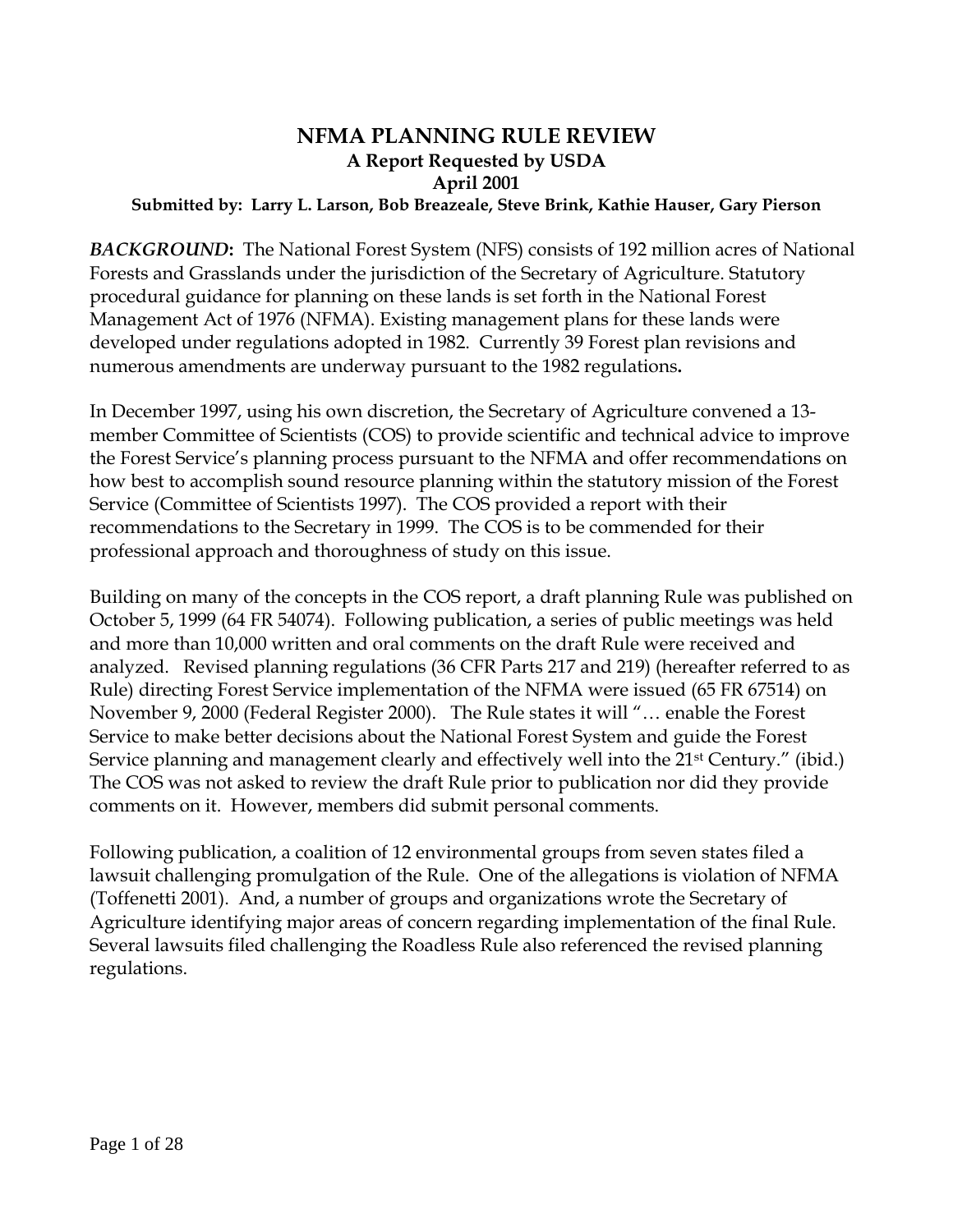In February 2001, Regional Planning Directors agreed that:

- The intent of the new Rule is good.
- The Rule is probably closer to what the public wants than the 1982 Rule.
- The Rule does not require "zero-based" planning.

However, their ability to successfully implement these regulations in the short term raised many concerns.

Review by other experienced professional managers, scientists, and lawyers identified potential problems in decision-making and legal defensibility of decisions if the Rule is implemented. Some of the potential problems arise from concerns about the policy decisions and some arise from concerns about the feasibility of implementing the analysis and monitoring requirements of the Rule.

As a result, the Acting Deputy Under Secretary, Natural Resources & Environment initiated a review of the Rule, with focus on improving process, decision-making, and legal defensibility. The Department outlined a 3-phased work plan and requested assistance from the Forest Service. In phase one, Forest Service people having significant experience in forest planning, and other aspects of Forest Service natural resource management and research, would review and synthesize information to identify major concerns and develop options to address those concerns. The Department identified sources of information in their work plan. It was anticipated that Phase 1 would take 3 weeks. This report concludes phase one.

Documents from credible sources detailing problems or concerns in five major topic areas were assembled and reviewed (Appendix D); specifically: sustainability, viability, contribution of science, monitoring, and organizational capability. This report is not a comprehensive review of the Rule. Rather, it focuses on findings specific to policy, legal, science, and operational challenges for the agency in implementation concerning these five major topic areas.

*FINDINGS***:** At a December 19, 1997 meeting with the COS, former Under Secretary Lyons and former Chief Dombeck addressed Forest planning, "1) we need to streamline; 2) there's a need for accountability; 3) we must communicate land health issues in non-technical terms so people can understand it; 4) planning should not be an exercise to itself; not an end but rather a means; 5) we must simplify; 6) the process has become to cumbersome; and 7) the plan must be meaningful to a high school biology student" (Gippert 1999). The debate continues on how well the final Rule achieved these results.

During Senate testimony after the draft Rule was published, a representative from the American Forest and Paper Association stated, "If the Forest Service proposes a planning system so complex it cannot be funded, adoption of a roadless area protection policy and any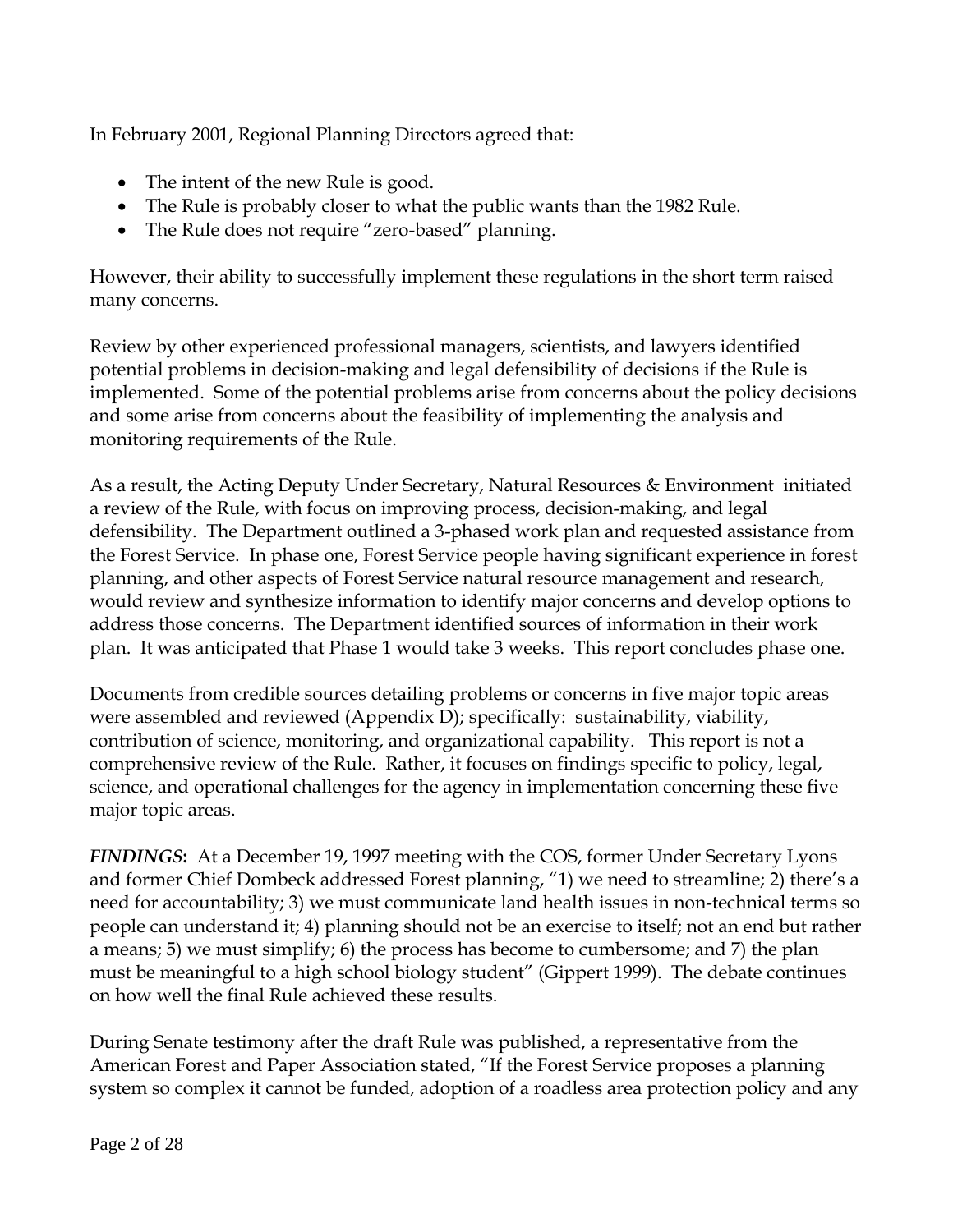Congressional enactment of wilderness legislation would be redundant. NFMA allows only those management activities on national forests that are consistent with resource management plans. No plans  $-$  or plans lost in a processing limbo  $-$  means no activities other than, perhaps, primitive recreation. Even if the agency tries to manage national forests on outdated plans, challenges will soon follow and injunctions may soon issue. We fear that these proposed Rules are a self-inflicted unfunded mandate" (Quarles 2000).

Implementation problems are increased by the failure to recognize structural deficiencies in the revised Rule. Following publication of the final Rule, the Forest Service's Inventory and Monitoring Institute in cooperation with the Rapid-e Corporation conducted a business process analysis on the new Rule. Independent analysts required a chart 107 feet long to display activities, processes, and procedures. They concluded, "The planning regulations do not appear to have been written with the objective of being implemented without considerable additional guidance in the form of handbooks and manuals. While business requirements for this section of the Rule (§219.21) have been drafted, they identify a level of detail, analysis techniques and documentation far more comprehensive, costly, and time consuming than anything previously achieved by any Forest Plan or Plan Revision (Hoekstra 2001). Note, during the week of April 2, a national team of Forest Service practitioners validated the 107-foot chart. Rapid-e summarized their findings by showing that even if the agency could acquire the skills and expertise needed for collaboration, social and economic and program management, it is unlikely that the budget or resources necessary to provide the policy and guidelines would exist. In addition, information management, landscape ecologists and geographic information systems skills necessary for implementation are not yet within the agency (Rapid-e 2001).

# **TOPICS OF MAJOR CONCERN**

Sustainability (§219.19-§219.21) - National commitment to sustainable forestry was originally made through Presidential Decision in 1993, the Santiago Declaration in 1995 and by the Chief of the Forest Service in 1997. In this context, sustainability means meeting ecological, economic and community aspirations simultaneously. It requires the development and protection of natural resources at a rate, and in a manner that enables people to meet their needs while providing future generations with the means to do the same (Lewis 2000).

The new Rule at §219.19 creates new terminology and standards for forest planning. It adds new requirements for ecological, social, and economic sustainability, and stipulates that the "first priority" of the Rule is "maintenance and restoration of ecological sustainability." There is a strong implication in the standards set forth in the Rule that plan decisions can identify and establish a "threshold" for sustainability despite widespread international understanding that sustainability is a general aspiration that requires locally adjusted balance among potentially competing social, economic and environmental goals. It is not a hard and fast standard based only on ecological considerations applied at a national scale.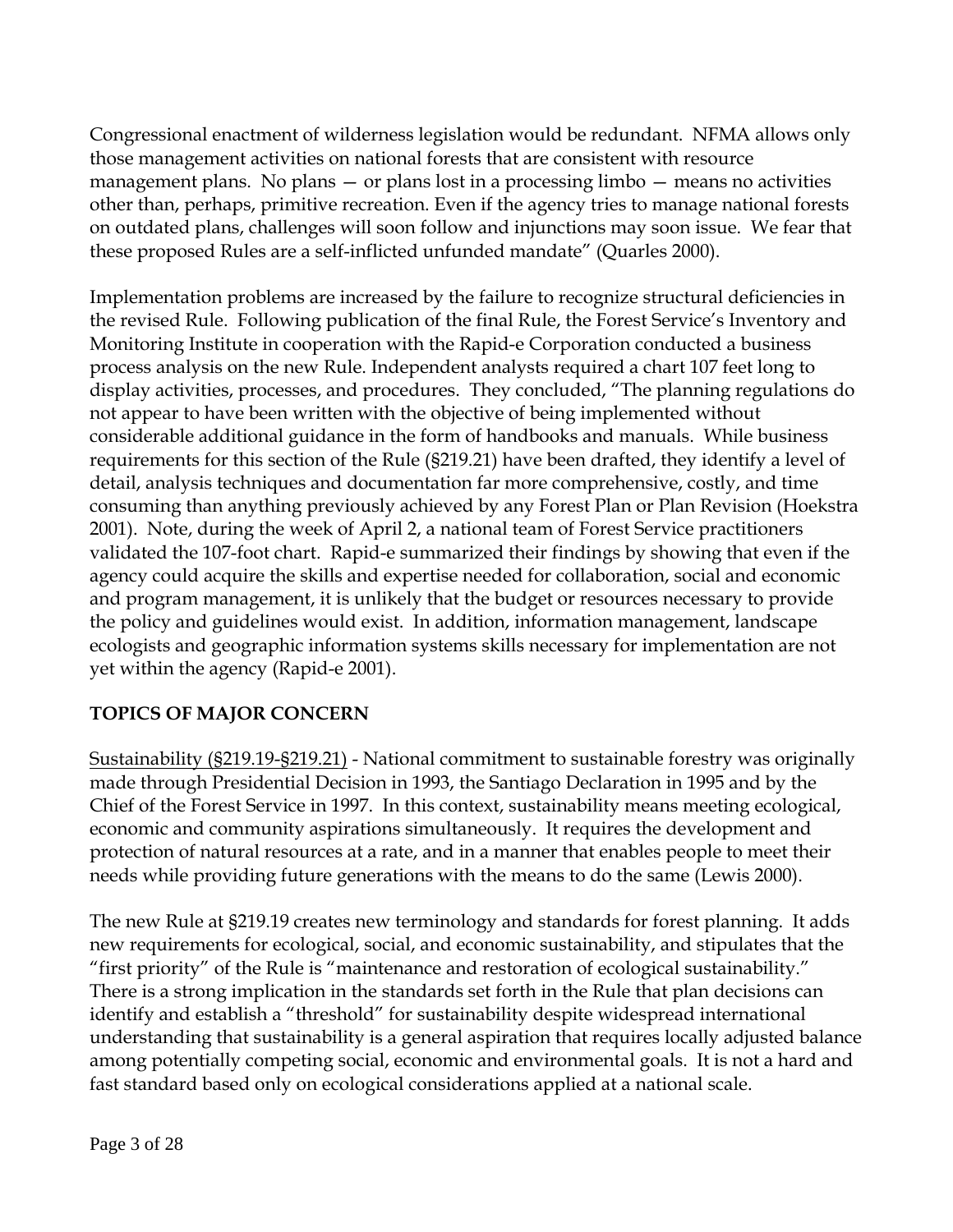Three problems come to the forefront with regard to implementing the sustainability provisions. First, the interconnection between ecological, social, and economic sustainability; second, the legality of the policy decision that places ecological sustainability first, especially given how ecological sustainability is described in the Rule; and third, is the feasibility of achieving the sustainability standards as set forth in the Rule.

First, "ecological sustainability first" is at odds with the reality that the three components of sustainability (ecological, economic, and social) are inextricably linked and cannot be separated as the Rule proposes. As pointed out by the Society of American Foresters, "The Forest Service's planning regulations place ecological values above social and economic values of sustainability. This is inherently unsustainable, inconsistent with the profession's concepts of sustainability, and inconsistent with internationally agreed upon principles of sustainability" (Banzhaf 2001). Others also recognized this when they said, "Ecological sustainability is not separable from economic and social aspects of sustainability" (Leisz 2001).

The sustainability direction in the Rule is contrary to the 1997 commitment of the Chief and Under Secretary to embrace the total concept of sustainability. As they stated in their letter of direction to the team that was preparing the final Rule, "The writing team should clarify the connections between ecological sustainability and social and economic sustainability – all three being essential elements to the achievement of sustainability" (Dombeck & Lyons 2000).

The ecological standards provide numerous requirements for the ecological conditions that the plan must achieve e.g., "… provide for maintenance or restoration of the characteristics of ecosystem composition, and structure within the range of viability that would be expected to occur under natural disturbance regimes of the current climatic period..." ( $\S219.20(b)(1)$ ). Other terms in the Rule such as "range of variability," "natural disturbance regimes," and "current climatic period" are interesting concepts for science to pursue but they are also vague, immeasurable concepts that will cause endless debate and litigation when used as benchmarks or standards for success. Plan decisions on the other hand, only "…contribute to social and economic sustainability by providing a range of uses, values, products and services, consistent with ecological sustainability (§219.21(b)), which arguably is no standard at all" (Mills 2000).

Second, the policy balance of "ecological sustainability first" is a significant departure from the agency's historic interpretation of its mission for the National Forests and Grasslands, and one for which there may be no legal authority. The Multiple Use Sustained Yield Act (MUSYA) requires that National Forests be administered for "multiple use and sustained yield of the several products and services obtained there from (16 USC 531)." There is no justification or legal analysis in the preamble of the Rule explaining this substantial administrative change that conflicts with Congressional direction (Perry 2000). As stated in Congressional testimony before the final Rule was published, "The Forest Service lacks the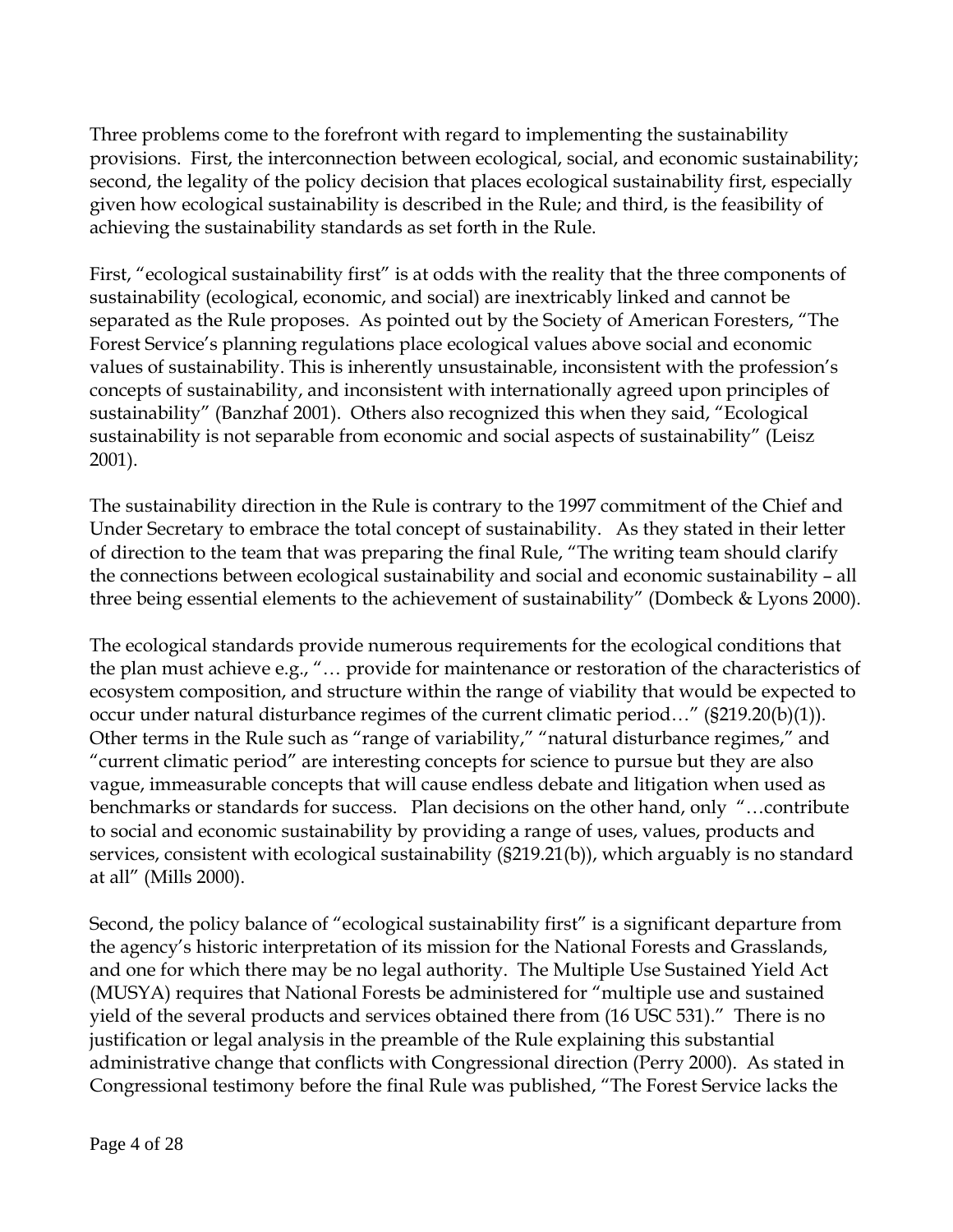administrative discretion to adopt ecological sustainability as a new management standard. From the 1897 Organic Act establishing the Forest Reserves for timber and watershed purposes, Congress enlarged the purposes for which the Forests were managed by adding outdoor recreation, range and wildlife and fish and in codifying and defining multiple use and sustained yield management in the Multiple Use Sustained Yield Act in 1960. In the National Forest Management Act of 1976, Congress provided detailed direction for the land management planning process with the statutory admonition that the Forest Service 'promulgate regulations under the principles of the Multiple Use Sustained Yield Act of 1960  $\ldots$  (16 U.S.C. 1604(g)). By decades of endorsement of MUSYA principles, Congress has provided the Forest Service no administrative discretion to adopt a new management standard which contravenes multiple use and sustained yield" (Perry 2000).

The Committee of Scientists (COS) summed up the ecological sustainability situation in two statements:

- 1) "This finding does not mean that the Forest Service is expected to maximize the protection of plant and animal species and environmental protection to the exclusion of other human values and uses."
- 2) "Given the complexity of this concept, it will be difficult to assess with a single indicator, but rather will require a set of indicators measured at different spatial, temporal, and hierarchical levels …" (1999).

While the COS did not provide comments on the draft Rule, individual members did and did not support the "ecological sustainability first" policy in the Rule. Chairman Johnson wrote, "I am though, deeply troubled by one aspect of the proposed planning Rule – the seeming overemphasis on the ecological aspects of sustainability. This is demonstrated, in general, by the much more detailed treatment of ecological sustainability in the text …" (2000).

Third, while a useful concept, the application of the sustainability concept as it is contained in the Rule, requires a level of scientifically sound measurements that exceed the agency, or perhaps any agency's, ability to perform. As one reviewer stated about the ecological sustainability requirements of the Rule, "Setting it above the other essential aspects of sustainability…it also establishes the key requirement for forest planning, a criterion that is impossible to measure with clarity and any degree of scientific consensus" (Leisz 2001).

A much more precise definition is required if the concept of ecological sustainability is to move from simple statements of conviction to operational resource management. Basic principles upon which to base operational definitions of sustainability are not articulated. In the absence of an agreed upon set of basic constructs, definitions to guide implementation will continue to be vague, elusive and untested (Working Papers 2001 (2)). Reviewers of the draft Rule also expressed concern about the analysis requirements implied in the ecological sustainability section (Mills 2000).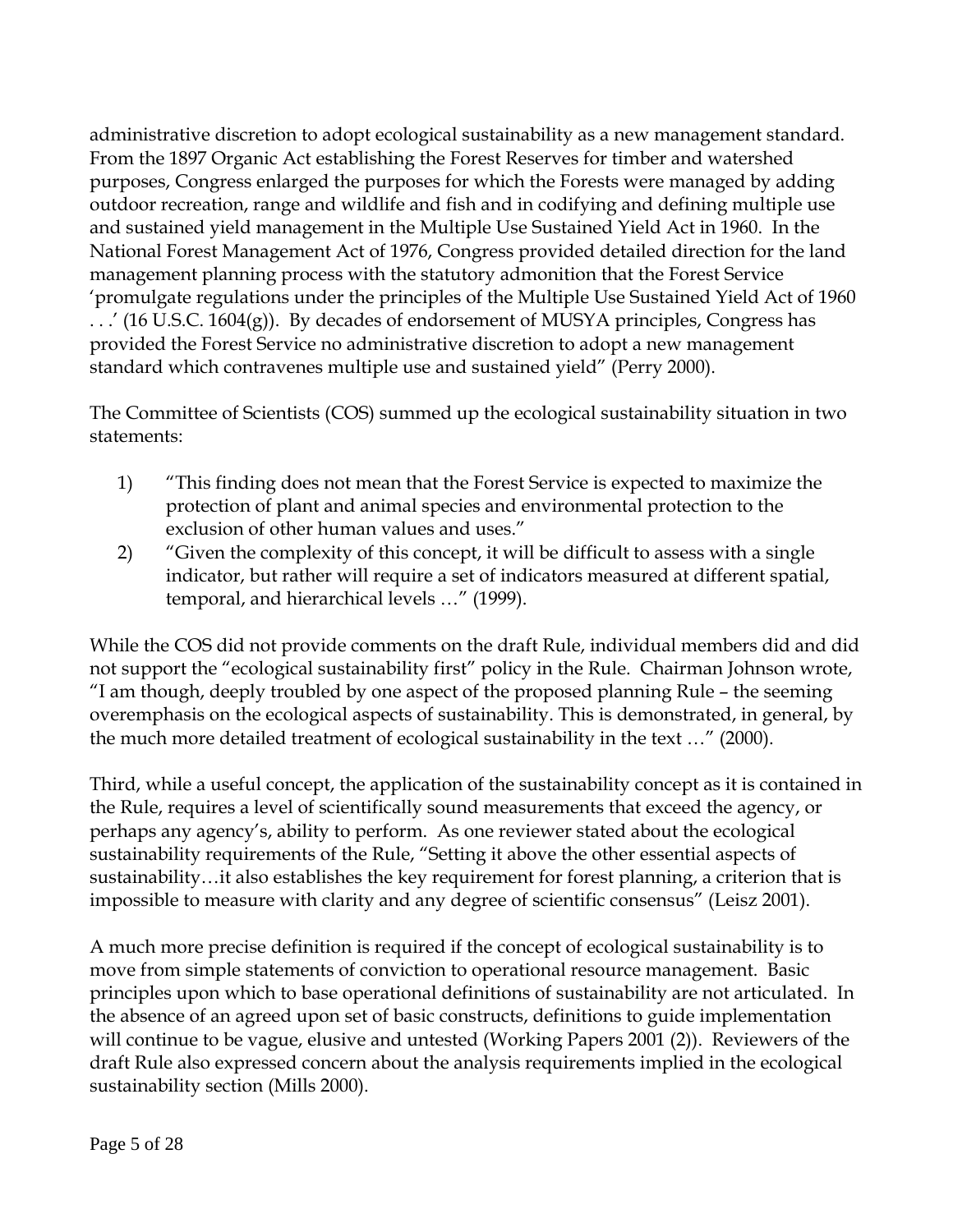In summary, sustainability is a laudable and appropriate goal of planning. Nonetheless, implementation of the sustainability sections of the Rule require a huge amount of new work that has not been thought through carefully enough nor subjected to sufficient peer and public review. It is clear that the analysis requirements to evaluate ecological sustainability to demonstrate that the standards had been achieved would be very substantial, even it if is determined that the policy decisions are legally defensible. These are human constructs based upon implicit and explicit assumptions that are impossible to measure with clarity and any degree of scientific consensus. Given the current state of the scientific literature and the practical ability to apply current scientific concepts and information, implementation of the sustainability requirements in the Rule means that the courts would most likely make the ultimate interpretations.

**Viability (§219.20(b)(2)** - Since its enactment in 1976, NFMA's requirement to "provide for diversity of plant and animal communities based on the suitability and capability of the specific land area in order to meet overall multiple-use objectives and within the multiple-use objectives of a land management plan" (16 USC 1604  $(g)(3)(B)$  has been the subject of intense debate. The 1982 implementing regulation requirement to manage fish and wildlife habitat "to maintain viable populations of existing native and desired non-native vertebrate species in the planning area" (36 CFR §219.19) expanded beyond the statutory requirement.

The new Rule places viability under the umbrella of ecological sustainability (§219.20). Ecological sustainability, in part, is defined to include "ecosystem diversity and species diversity" as components (§219.20(a)).

Characteristics of ecosystem diversity must include  $(S219.20 \text{ (a)}(1)(i))$ :

- 1) the composition, distribution and abundance of the major vegetation types;
- 2) the diversity, abundance, and distribution of aquatic and riparian systems;
- 3) soil productivity;
- 4) air quality;
- 5) focal species that provide insights to the larger ecological systems with which they are associated.

Characteristics of species diversity must include but are not limited to the number, distribution, and geographic ranges of plant and animal species including focal species and species-at-risk. Species-at-risk and focal species must be identified for the plan area  $(S219.20 (a)(1)(ii)).$ 

Evaluation of ecosystem diversity must include information about the focal species that provide insights into the integrity of the larger ecological system to which they belong. This is within the context of, in part, the principal ecological processes occurring at spatial and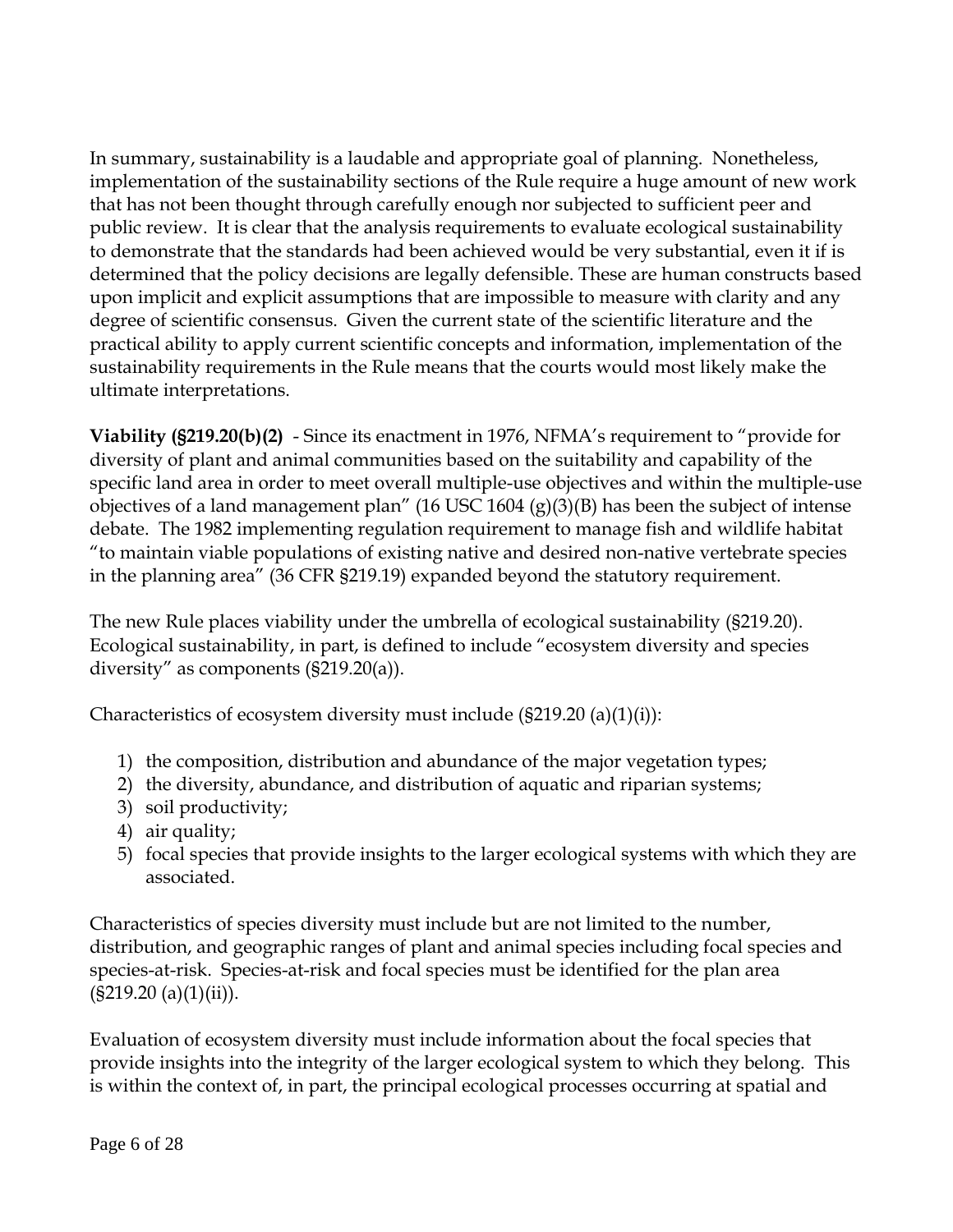temporal scales, the affects of human activities on ecosystem diversity, and the range of variability of the characteristics of ecosystem diversity described above (§219.20 (a)(2)(i)).

Evaluation of species diversity must include assessments of the risk to species viability and the identification of ecological conditions needed to maintain species viability over time  $(S219.20 \text{ (a)}(2)(ii))$ . The Rule requires individual species assessments for all threatened, endangered, candidate and proposed species  $(S219.20 \text{ (a)}(2)(ii)(A))$ . For all other species, including the identified species-at-risk, the Rule requires individual species assessments or focal species assessments, or other indicators used as surrogates  $(\frac{219.20}{a})(2)(ii)(B)$ . The Rule requires that information about species, their habitats, the dynamic nature of ecosystems and the ecological conditions needed to support them must be identified (§219.20  $(a)(2)(ii)(D)).$ 

In making Plan decisions, the Rule, in part, requires providing ecological conditions that the responsible official determines provide a high likelihood of supporting, over time, the viability of native and desired non-native species well distributed throughout their ranges within the plan area  $(S219.20(b)(2))$ .

There are three problems identified with regard to the viability provisions. First is the level of precision implied for measurement of viability; second is that the viability requirement in the Rule extends beyond what is required in statute; and third, there is an alternative to the direction in the Rule that is available and is considered by some to be more appropriate as an ecosystem approach rather than a species-by-species approach.

First, planners and scientists have been at work for over 2 decades trying to assess biological diversity and species viability. In fact, the agency currently has a process underway looking for a logical option under the existing 1982 regulations and in response to current case law (Schwalbach & Barone 2000). This work has always been fraught with inconsistency and lack of consensus on what is sufficient to comply with laws such as ESA and NFMA. Salwasser points out that the very nature of biodiversity itself creates some of the difficulty because 1) biodiversity is inherently complex, 2) we have incomplete knowledge of most species let alone all the processes through which they function together, 3) inventories are incomplete and inconsistent, 4) models are unrealistic and, 5) population futures are dynamic, uncertain and influenced by more than just the habitats that national forest and grassland managers affect. He concludes that after 2 decades of experience, the problem of addressing biodiversity conservation in a comprehensive and quantitative analytical way may not be technical or analytical in nature but it "may be a foundational problem that rests on our incomplete and inconsistent knowledge about the degree to which habitat conditions affect population conditions of any native plants or animals" (2001).

Relevant ecological requirements and population dynamics are largely unknown for many species and will remain so for some time. Animals and plants of commercial value, or those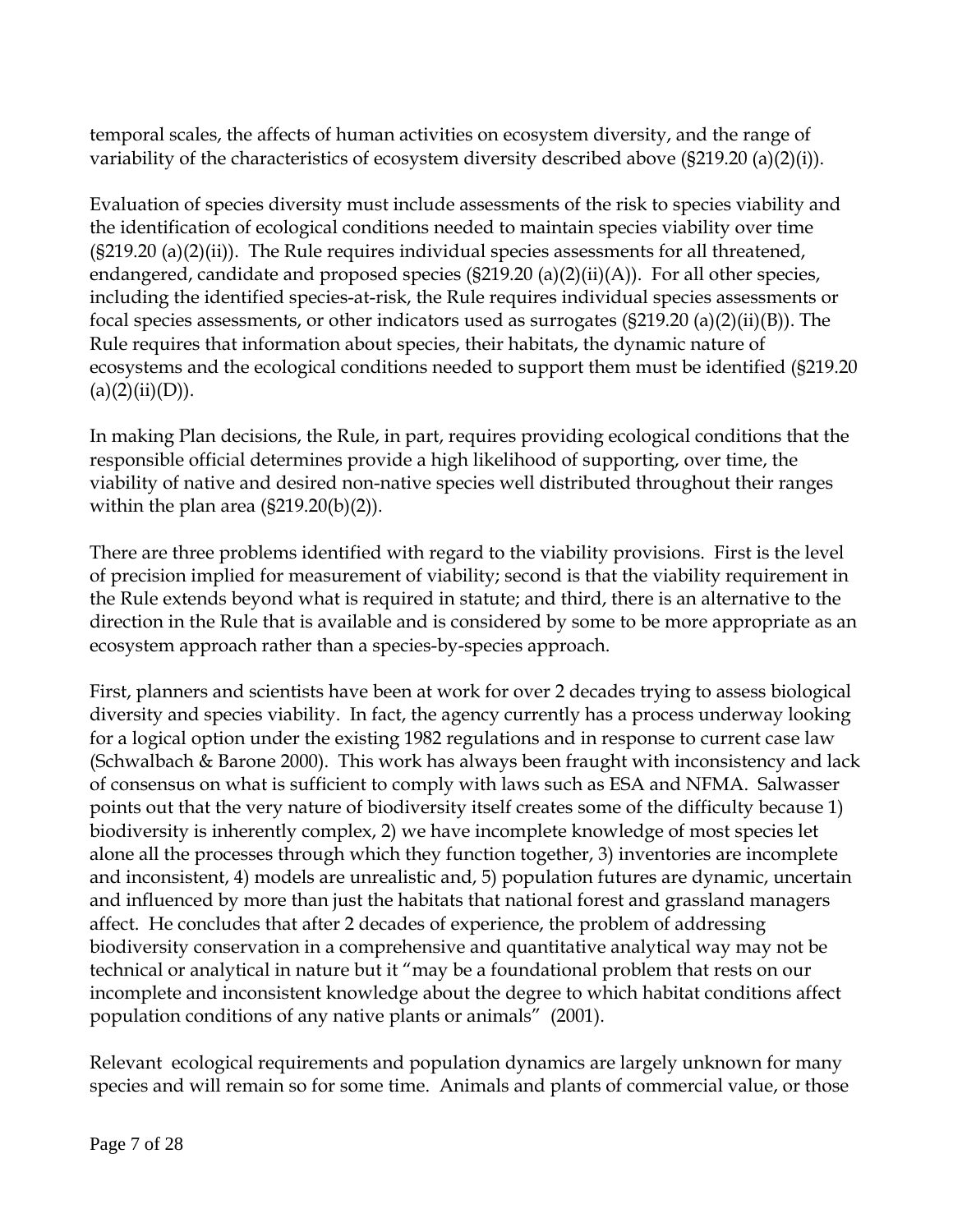that have pest potential, receive primary attention and research focus rather than the range of biological species in natural areas. Knowledge is "non-existent for the majority of biological diversity" (Salwasser 2001). Holthausen points out broadly distributed species should be coordinated at the bioregional or Forest Service regional level so that approaches and documentation is consistent. Many plan revisions will precede regional coordination; therefore, many forests will be in the immediate position of revision with out of date information whenever regional level coordination catches up (Working Papers 2001 (2)).

Second, the goal of maintaining viable populations as a primary purpose is consistent with ESA requirements for species and ecosystem conservation where listed species are an issue. Such is not the case with MUSYA and NFMA. Requiring that plan decisions "must provide for ecological conditions such that there will be a high likelihood of maintaining viability of native and desired non-native species over time within the plan area" (§219.20(b)(8)) "would effectively preclude the Forest Service from following MUSYA direction of giving 'due consideration to the relative values of the various resources in particular areas' (16 USC 529) and the NFMA direction of "providing for the diversity…in order to meet overall multiple use objectives" (Perry 2000). In Congressional testimony, Perry went on to say, "… the preeminence given species viability over multiple use values under the ambit of ecological sustainability is completely misplaced" (2000). Species viability is not a preeminent goal for all species or focal species, but rather it could be a consideration within the context of overall multiple use objectives except in the case of listed species where ESA makes it a preeminent goal.

Further, a high likelihood of a persistence standard has "profound implications" (Flather, et al. 2000). Ecosystems are dynamic and habitat conditions vary over time and influence the likelihood of persistence. A basic tenet of conservation biology is "saving all the pieces." However, factors outside the control of the national forests and grasslands such as uses on private lands and potential climatic changes reduce the likelihood of meeting this standard. Additionally, some species with sparsely represented habitats will have a low likelihood under the best of circumstances independent of management actions. The practical effect is that a responsible official may be required to consider hundreds of individual species. Conducting assessments on hundreds of species is simply impractical (ibid.). Finally, providing for high likelihood for one species could conflict with the requirements for other species. Consequently, the potential to achieve the "high likelihood" standard for all species is problematic (ibid.). The Ruffed Grouse Society does not believe that the Rule is clear regarding the level of certainty that is expected and what is meant by "high likelihood" (Dessecker 2001). And, since there are no partially viable species, there are no species with high or low likelihood of persistence over any time period – they either exist or they don't. Since species either exist or don't exist as viable, the modified "high likelihood" is highly confusing (Lewis 2000).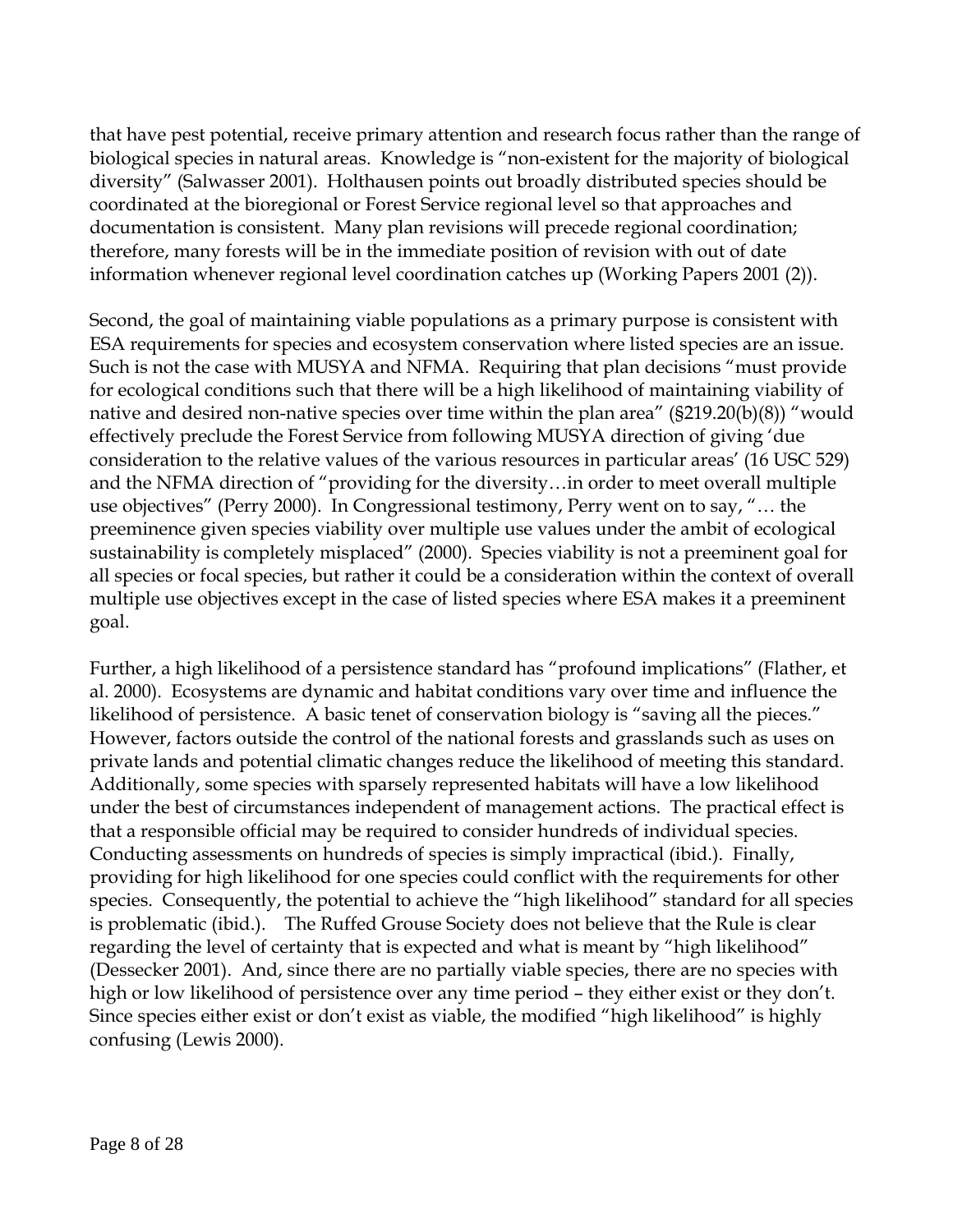Third, a "coarse filter" approach has been offered as being more consistent with scientific feasibility and more consistent with management of ecosystems than hundreds of individual species assessments (Flather, et al. 2000). This approach generally involves:

- 1) identifying types of ecosystems present in the plan area through remote sensing technology or an ecosystem classification system;
- 2) identifying changes in these ecosystems over time to estimate what is characterized as a range of historic variation;
- 3) developing models as predictors of how key elements of current ecosystems might change in the future; and
- 4) drawing reasonable conclusions regarding the relative risk of what any given level of management activities might have (USDA 2001).

The coarse filter approach to ecosystem diversity is not specifically evaluated in the new Rule. Section 219.20(b)(1) links evaluating ecosystem diversity with the "range of variability that would be expected to occur under natural disturbance processes of the current climatic period." Given that the range of successional stages will be quite large, it could increase risk to ecosystem diversity (and species) if certain successional stages are managed for the upper or lower value of their respective ranges (Flather, et al. 2000). It would be more consistent with scientific feasibility and more consistent with management of ecosystems to establish the successional stage distribution objective in comparison to current conditions and how they relate to the range of variability (ibid.).

 In summary, the 1982 Rule used "management indicator species" to assess viability and was subject to the same problems identified here. Moving to "focal species" and "species-at-risk" has not removed the difficulties. "The new Rule has set up an impossible standard for success by requiring unattainable levels of confidence and requiring quantitative analyses that cannot be supported by the kind of data and technologies likely to be available to forest planners" (Lewis 2000). According to Holthausen, in most situations, information is simply not available but would be needed to assess effects on species viability as described in this Rule (Working Papers 2001 (2)). These changes will require interpretation by the agency and most likely will be challenged in court as plans are amended or revised, and projects authorized (Poling 2001).

The Contribution of Science (§219.22 –§219.25) - A key element in the Rule is greater emphasis on the role of science in planning. It "requires the use of the best available science to give the Forest Service and the people, communities, and organizations involved in the planning process sound information on which to make recommendations about the resource conditions and outcomes they desire" (Federal Register 2000). Specifically, it requires that the responsible official provide for independent, scientific peer reviews, and assign scientists as team leaders for assessments, local analyses and monitoring. Further, Science Advisory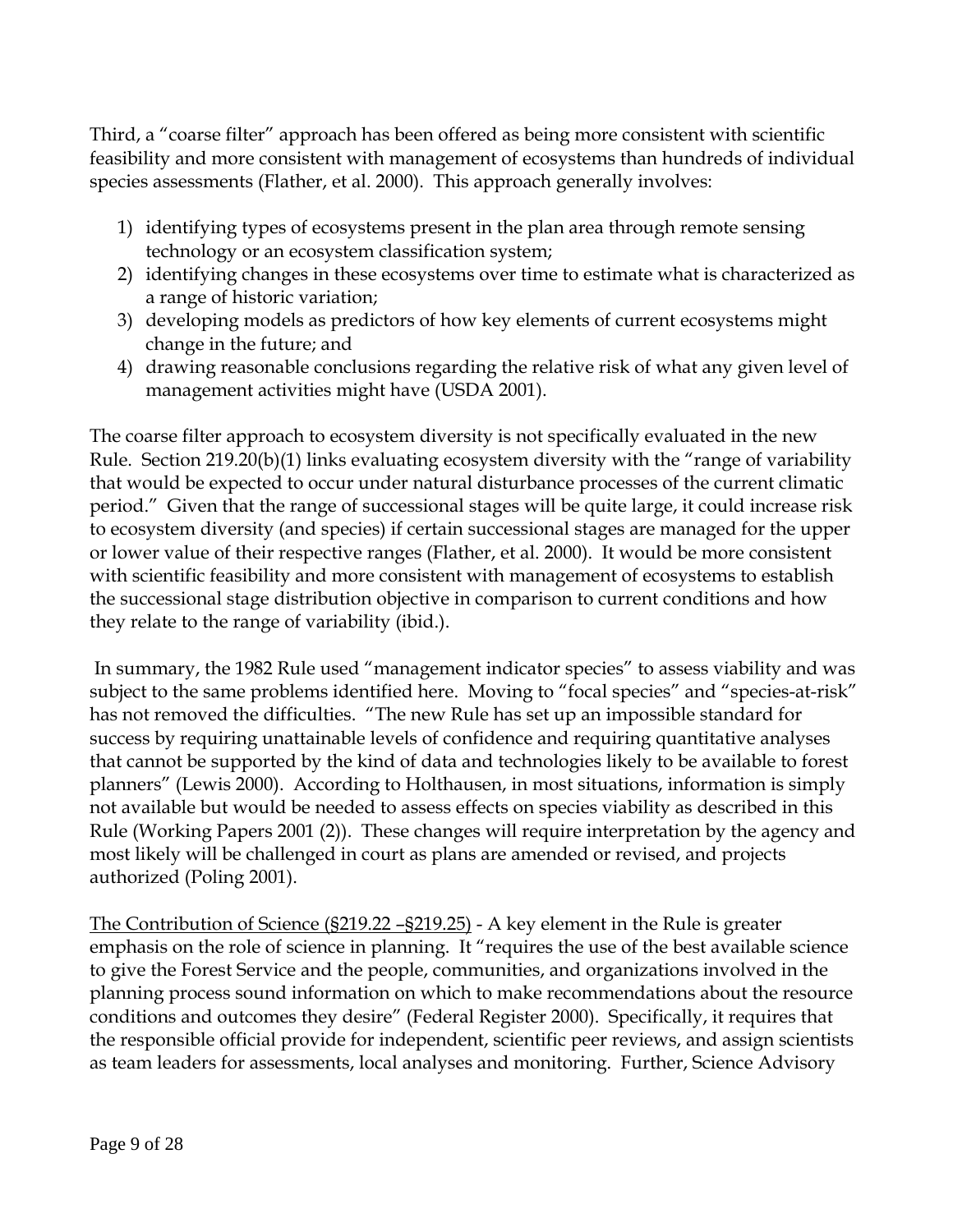Boards that may be used at the local level, are required at the national level, and should be considered at the regional level.

While the consideration of the best available science information in planning decisions is desirable, several issues in the rule have surface: (1) the role of scientists vs. science information, (2) the relative organizational roles of different sources of science information, (3) the feasibility of performing the science jobs included in the Rule, and (4) establishment of Science Advisory Boards.

First, the role of science and scientists in development of federal policy has been explored, questioned, and debated for decades. Currently there is no consensus by either policy makers or scientists regarding the "proper role" in natural resource planning (Working Papers 2001 (6)). The Rule injects scientists directly into the planning process. While it might be appropriate to consider the best available science, it is the science that is relevant, not the person that brings it. The Rule requirement to consult scientists could lead to confusion over what role the scientist plays in the decision (Lewis 2000).

Second, successful collaboration between managers and research scientists exists in the agency. Sometimes it has been difficult and costly. Increasing dependence on Research and Development scientists alone would effectively overwhelm the research mission of the Forest Service. (Mills, Smythe, Diaz-Sotero 2001). It also would imply that NFS professional staff is neither capable nor credible to play that role when in fact there is considerably more professional staff with graduate degrees in the NFS than there are in Forest Service Research (FSR). Most of them should be capable of synthesizing and utilizing the available science information relevant to a decision. Such capability needs to be increased rather than eroded.

Third, the Rule is ambiguous about when a science consistency evaluation should be performed and provides no direction on who should do it (Working Papers 2001 (6)). Individual forests cannot afford independent scientific peer reviews, science advisory boards and science consistency evaluations. In addition, the workload of documentation and logic path tracking would be substantial (ibid). The Rule requires considerable analysis of ecological, economic, and social components of sustainability, all of which must be accomplished using the best available science. Those analysis requirements are substantially greater than has yet to be accomplished in even the most intense planning efforts and are likely beyond the agency's capability.

Fourth, the Rule calls for a Science Advisory Board to provide scientific advice on issues identified by the Chief, and FACA-compliant Regional Advisory Boards to advise Regional Foresters regarding application of science. The processes to establish FACA-compliant Science Advisory Boards are difficult (Working Papers 2001 (6)). Their costs could be substantial. Their role relative to the decision-maker's would have to be clarified. If national science advice is needed at the national level, Research led by the Deputy Chief should be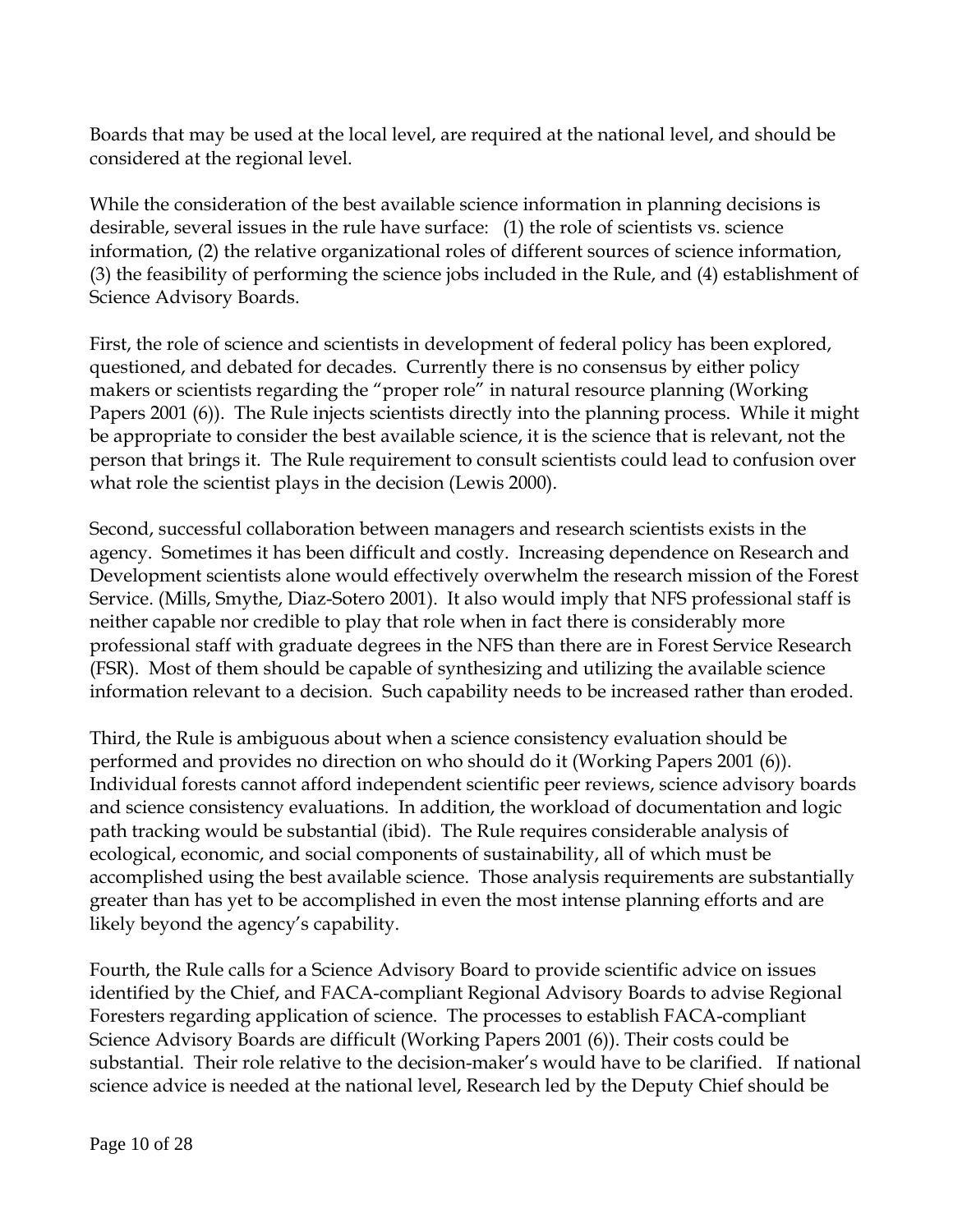held accountable to provide it. Designation of a national science advisory board for the NFS dilutes the responsibilities of Research. Forest Service scientists are those best equipped for the long-term nature of the research and science advice and collaboration needed for forest planning. Therefore, Research should determine when to consult with other science groups as needed. Private and university scientists will most likely only make material contributions to NFS planning if funding is provided by the Forest Service (Lewis 2000).

In summary, the Rule establishes many requirements related to the integration of science in decision processes that raise further questions: "1) how to ensure science-based national forest management decisions are the agency norm; and 2) how to protect the capability and credibility of the Research and Development program to advance the body of scientific knowledge and serve as a credible source of science information for decision making?" (Mills, Smythe, and Diaz-Soltero, 2001). Their conclusion is that "[S]everal essential actions must be taken promptly to ensure that the National Forest System decisions are appropriately informed by science without jeopardizing the capability of the Research and Development program. But the resulting benefits cannot be realized if the Research and Development program is focused solely on assembling science information for National Forest System decisions." Along with clear identification of roles, expectations, and mechanisms to transfer and assimilate scientific knowledge, increases in staff capability in both Research and NFS are necessary (ibid.). Definitive answers to these questions and resolution of the four problems identified above are currently unavailable.

Monitoring (§219.12, §219.23) - Monitoring is a fundamental component of any planning and decision-making process. Its need/value is well established. To properly manage resources over vast acreages, managers must incorporate the concepts of adaptive management and although monitoring is only one source of new information that contributes to adaptive management, it is an important source. Three major issues surfaced about the monitoring provision of the Rule: 1) lack of discretion to decide how much information is needed; 2) monitoring requirements should not be required in the plan; and 3) the tie between monitoring and future funding.

First, requirements for information, analysis and monitoring must be bounded by their completion at a reasonable cost and in a timely manner. While the direction concerning information development and interpretation at §219.5 is appropriately clear in its direction about how to decide what information and analysis is necessary for making decisions on issues, the analysis requirements in the separate sustainability sections do not repeat the same direction. The consequences will be requirements to collect information that might not be needed for a reasoned decision, information that might be more costly than warranted, and information that might take so long to develop that it would unnecessarily delay decisions (Mills 2000).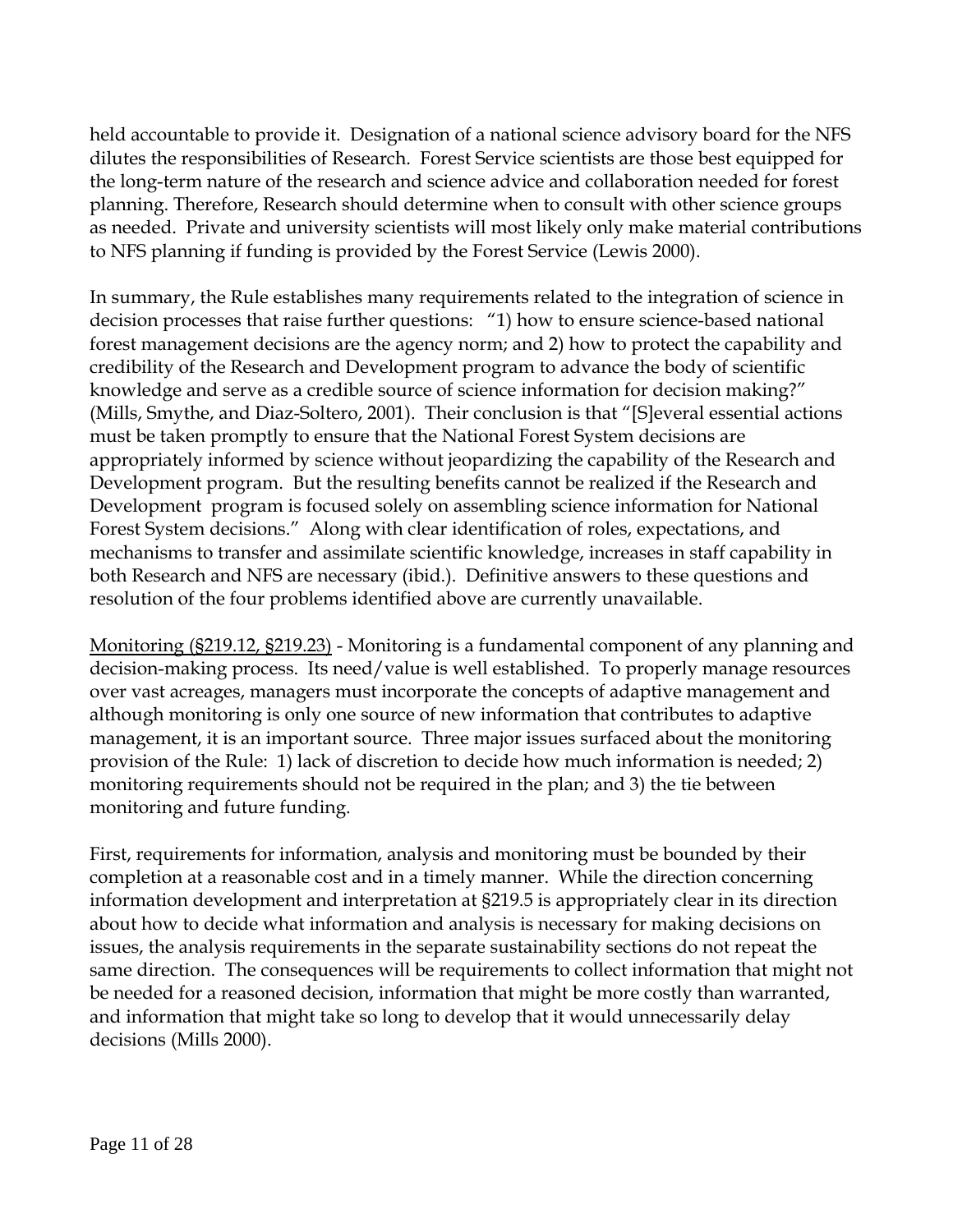Second, §219.7(e) should "only require decisions on the monitoring strategy in the plan" and that "the details of the monitoring program should not be required in the plan." While it is reasonable to require a plan monitoring strategy within the plan, it is not reasonable to require the entire monitoring plan and procedures in all of its detail. Such a requirement would not only unnecessarily delay the plan decision while those detailed analytical decisions are being made, it would also require preparation of plan amendments when those analytical details are changed and would subject detailed analytical procedures to the same objection processes that are reserved for plan decisions. The detailed monitoring requirements should also be reserved for the plan monitoring, and not be required for monitoring individual projects (ibid.).

Third, the inability to reasonably predict future funding for monitoring could lead to significant reductions in resource projects. This problem first surfaced in testimony before Congress, "[I]ncredibly the proposed Rules contain a prohibition against authorizing any activity for which there is not a reasonable expectation that adequate funding will be available to complete any required monitoring and evaluation (36 CFR 219.11(c)). This provision is a fertility drug for litigators … as long as the funding of multi-year projects and monitoring is dependent on annual appropriations – a reasonable expectation of funding does not exist. What's a district ranger to do?" (Quarles 2000). And, as Dessecker points out, "[M]onitoring is essential to assess progress towards resource goals and to facilitate adaptive management. However, effective monitoring may require years or decades and it is impractical to expect any Forest Service official to predict future funding availability for even a single multi-year monitoring program, let alone for those additional programs associated with subsequent project" (2001).

In summary, the Rule describes a level and specificity of monitoring that may not be feasible. The Rule includes requirements establishing monitoring methodologies, methods frequency of sampling and sampling protocols, i.e., population monitoring, in the plan, resulting in unnecessary delay of decisions and investments in information that are not warranted or necessary to make a reasoned decision. The specificity and depth of the monitoring requirements allow little discretion for managers to assess and prioritize information needs. Not securing sufficient funding to implement monitoring requirements across 155 national forests and 20 grasslands could have substantial impact on NFS and Research programs. If the body of scientific knowledge is unavailable to support the analysis that must precede the planning decision and to support the monitoring plan that must be included in the plan, plans will be seriously delayed, especially given the lack of consensus in both the land management and scientific community on the meaning of some of the planning direction. Unless the monitoring requirements are reduced in scope, better defined, and made increasingly reliant on volunteer data collection or other currently available data, the practical effect will be that many plans and projects will have extensive and unnecessary delays or in some cases significant projects will be dropped.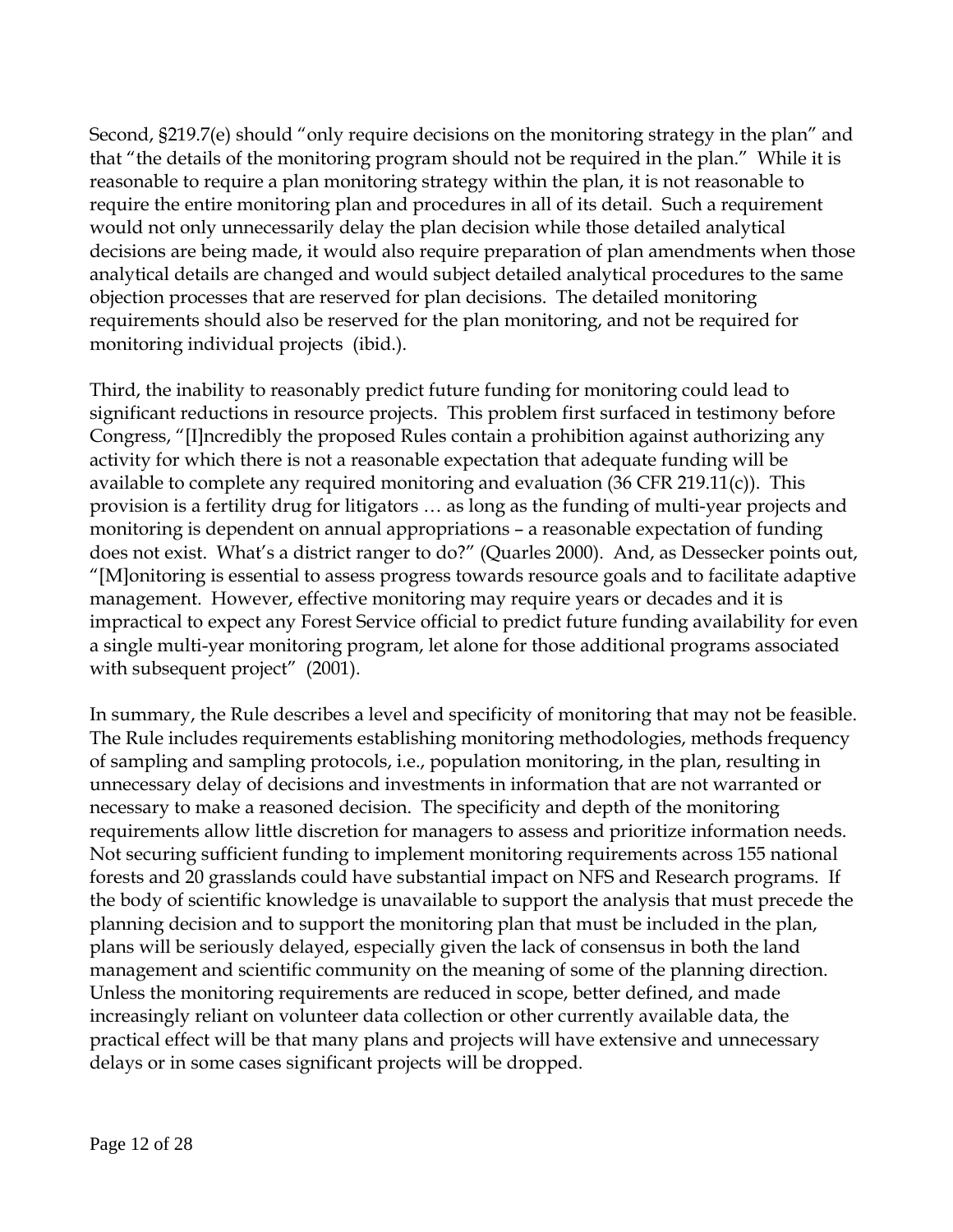Transition/Organizational Capability – Some of the concerns that have surfaced include, but are not limited to: 1) immediate implementation of the Rule without detailed direction available; 2) little flexibility provided those forest plans currently in the revision or amendment process; 3) funding and skills necessary to implement the Rule are lacking; and 4) numerous problematic areas identified during implementation of the 1982 Rule still are not addressed in the new Rule.

Implementation of the Rule began November 9, 2000 (§219.35). Immediate implementation did not provide for development of internal direction including revised manual and handbook direction, training and skill development, or guidance on how to proceed. The Regional Planning Directors' process of "Working Papers" highlights this confusion and lack of agreement within the agency to the meaning of these regulations. Some of their specific concerns include, "[H]ow can forests well into revision meet the requirements of collaboratively developed landscape goals? Does this constitute a fatal flaw for those forests"  $(2000)?$ 

In their review of the Rule, the Rapid-e Corporation identified 22 "executive level" activities critical to its implementation (Rapid-e 2001). Of these 22 items:

- 16 require greater clarification/explanation
- 18 are issues due to expected program budgets
- 17 have a skill/expertise deficiencies in the agency
- 15 have potential length of time impacts
- 11 depend upon information not yet available
- 12 depend upon cooperation from others that may be in question.

All plan amendments not initiated prior to November 9, 2000, and not completed thru draft by May 9, 2001 (§219.35 (a)(b)) must comply with these regulations. The only flexibility is one sentence in §219.20(a) that allows, "to the extent the responsible official considers appropriate for plan amendments." This stated flexibility is essentially compromised by the many "must" requirements in other sections of the regulations. Plans completed under the 1982 Rule will be amended by the 2000 Rule that has a different level of expectation. Currently *39* forests (Appendix C) are revising forest plans that were completed under the 1982 Rule. Many of these on-going revisions represent work with a variety of publics on plan revision processes that are very adaptive and respond to the agency's changing role of applying more attention to ecosystem management at multi scales. This approach has been evolving over the last 10-12 years. The COS' report referenced many of these successful examples. However, the new Rule's transition language does not contain the flexibility allowing the agency to complete these efforts unless published in draft by May 9, 2001. As a result, our investment in dollars, time in process, and commitment and trust from these publics will be lost. Many of the plan revisions now in process will have to start over and will likely find it impossible to address these elevated requirements with the skills and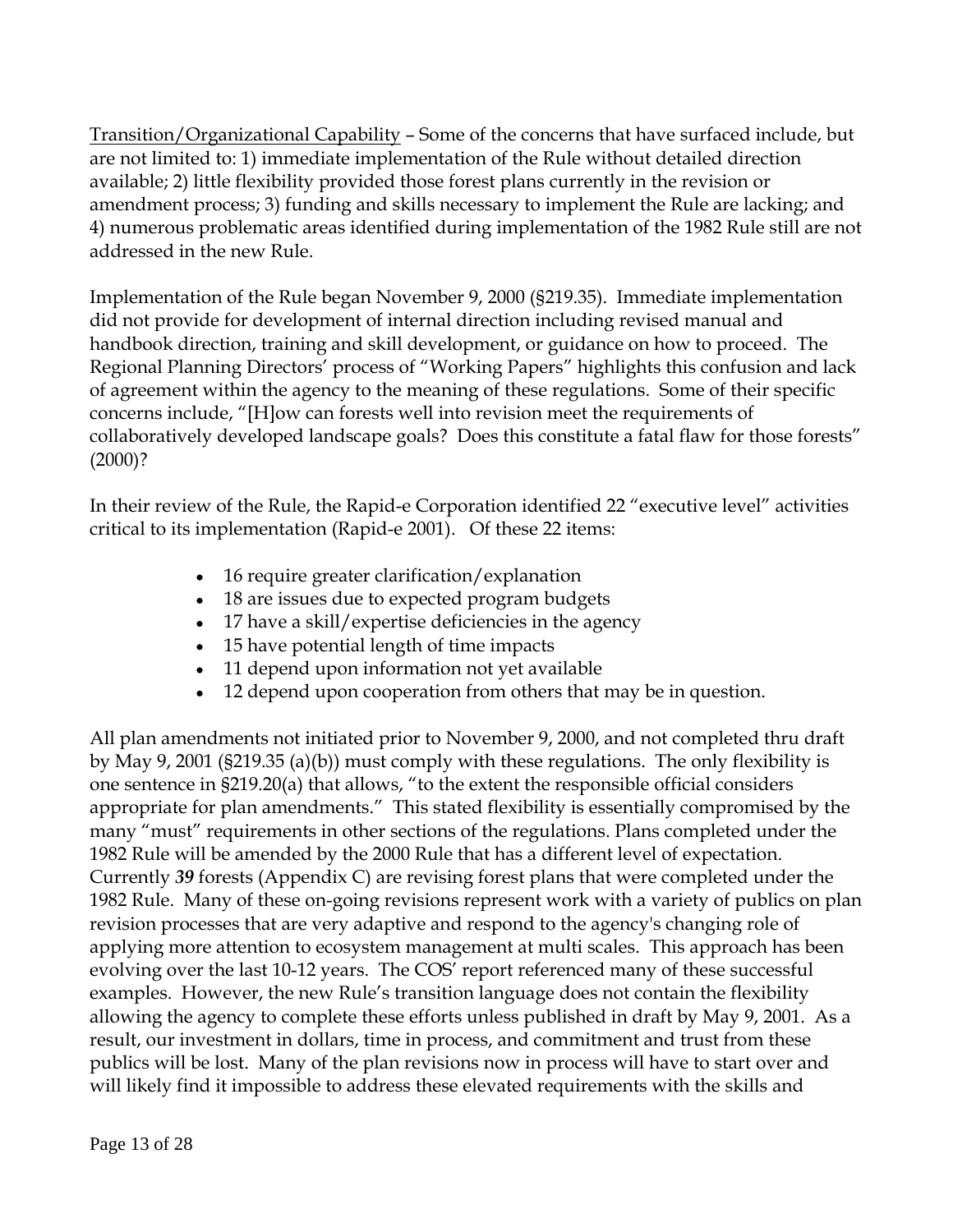budgets available to them. The plans that need revision are at a standstill while the agency seeks to understand the implementation requirements of its new Rule.

Numerous problematic areas identified during implementation of the 1982 Rule were not addressed in the 2000 Rule. The following list is based on 78 decided lawsuits challenging Forest Plans and over 70 pending cases (OGC 1999). Some of these include, but are not limited to:

- 1) The Rule is unclear regarding the role of private and other nonfederal lands in the evaluation and enhancement of ecological sustainability (§219.20). This is then further problematic on the potential effect regarding implementation, validation, and effectiveness monitoring of items that include significant private and nonfederal lands regarding cumulative effects.
- 2) The notion of staged decision making is referred to but not clear. As a result, some courts will still think forest plans are making decisions that fund, authorize or carry out surface-disturbing activities. Further, despite the 1998 Supreme Court Wayne Decision, there continues to be confusion as to decision points and the proper time of judicial review of those decision points. The decision-making steps, including administrative appeal, for resources other than timber are not integrated by the regulation with Forest Plans.
- 3) An abbreviated and adaptive process is needed for linking with ESA and other environmental laws and is not addressed in the Rule. The Rule does not specifically address the relationship with the regulatory agencies and integration of ESA, NEPA, NFMA and CWA. As former Chief Jack Ward Thomas points out, "When a species, or even a subspecies, of a plant or vertebrate is determined by a regulatory agency… and that species is found in a national forest, that national forest attains a co-manager. The FS [Forest Service] proposes and the regulatory agency disposes. In other words, the regulatory agency can trump the land management agency…" (2000). In effect, land management decisions are made by biological opinion of other agencies without peer review for appropriateness under the applicable science base. The Rule does not address such relationship issues.
- 4) The Rule does not provide interpretation whether the consistency section of NFMA, 16 U.S.C. 1604(i) requires retroactive application of new standards and guidelines from Plan amendments and revisions. A clear regulatory statement making such a determination discretionary, but required for each amendment and revision, would be helpful.

In summary, many reviewers parallel the observations of the Rapid-e Corporation. They point out that the new rule has unclear definitions and analytical requirements, e.g., viability, population monitoring, range of variation within current climatic period, and policy direction, e.g., ecological sustainability, science consistency checks, that are impossible to meet. The agency's organizational capability, in terms of Forest and Regional planners and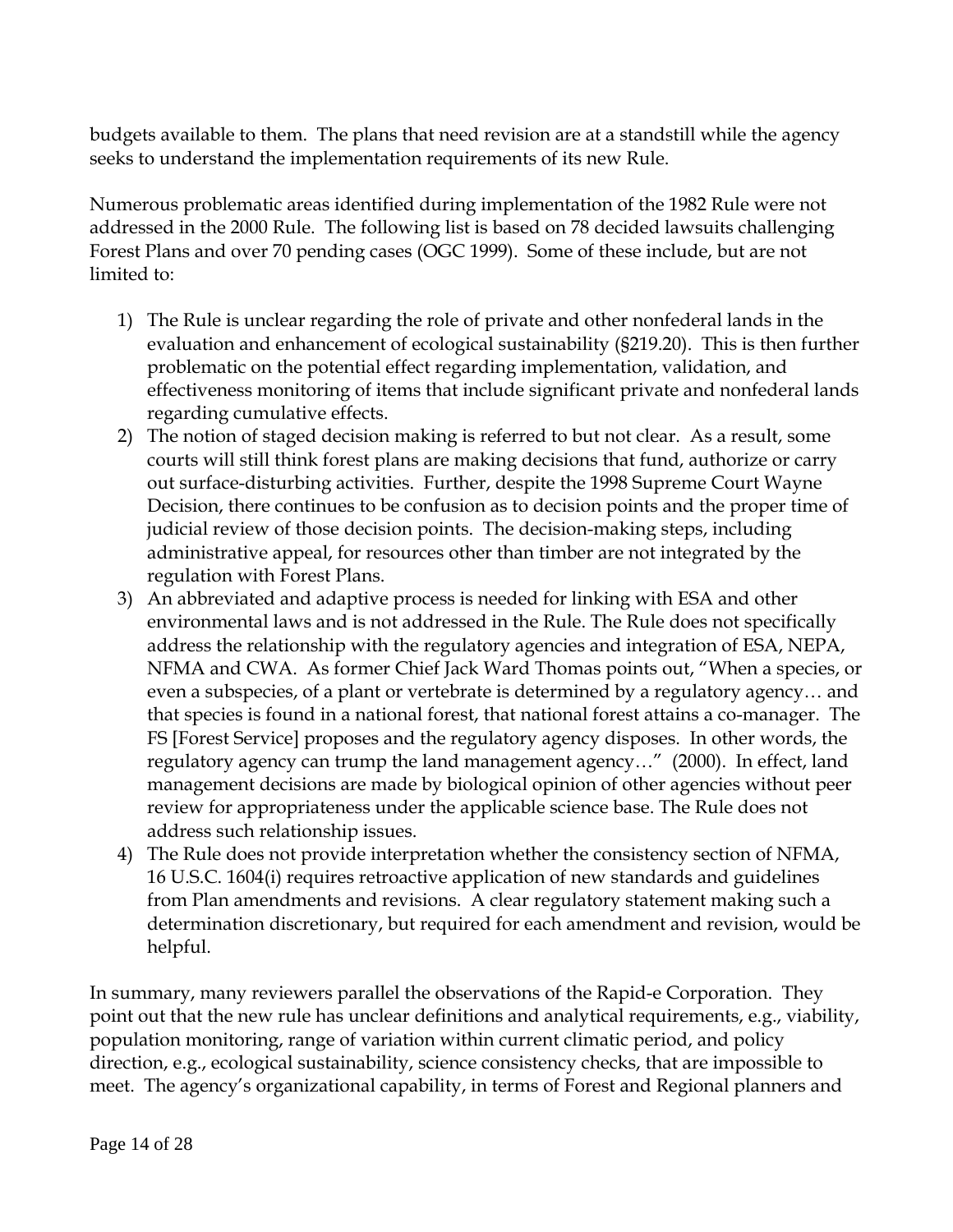scientists, and their knowledge, skills, and funding, are not sufficient to successfully implement the Rule. Program management requirements and timeframes expected for implementation are unrealistic. Any new process requires new skills in the workforce, which only comes from new training and new experience. As a result, it is reasonable to expect that completed plans would end up in court where judges will be asked to hold the agency accountable for not meeting impossible requirements and to adjudicate the confusing direction. With the 1982 Rule, it took 6 years to develop internal manuals and handbooks. Currently, there is no internal guidance, training, manual, handbooks or agreed-to processes for the new Rule.

The analysis and science considerations in the Rule will require that organizational roles, organizational expectations and mechanisms to transfer information be clarified. As decisions in the planning process are made, the type of scientific input changes depending upon issues, management options and risk. No protocols have been developed nor does an organizational structure currently exist for its delivery. Even if organizational mechanisms were in place, funding must expand considerably in order to build the capability of Forest Service Research and Development (R&D) and the NFS professional staff commensurate with the expanded magnitude and complexity of the job of making science-based decisions (Mills, Smythe, and Diaz-Soltero 2001). If Forest Service Research is given a major science role in planning without that funding increment, the planning requirements will likely overwhelm their research mission, even given the experience that Forest Service R&D has had with providing some of the previous science information for planning. Such a mission change has not been recognized or funded by Congress (Lewis 2000).

Procedures, which provide adaptability in light of new information, are absent from the Rule. There is every indication that the 2000 Rule has more process and procedures than the 1982 Rule. Experience with the 1982 Rule showed that in several cases it took 10 years or more to produce what was to be a 10-15 year plan. Therefore, it is reasonable to conclude that the new Rule would lead to more rather than less procedure and process that would in turn be more costly and time-consuming than what has been experienced with the 1982 Rule.

## *CONCLUSIONS:*

- The identified problems, summarized in the report, are so serious that it appears impossible for the Forest Service to successfully implement the final Rule.
- The transition framework (§219.35) requires immediate attention. While several problems exist with the framework and schedule, the most urgent problem is the May 9 deadline that will cause many on-going Forest Plan revision and amendment efforts, started under the 1982 Rule, to be halted.
- Numerous problematic areas identified during the implementation of the 1982 Rule are not addressed in the 2000 Rule. Serious attention must be given to the need for an abbreviated and adaptive process for responding to the Endangered Species Act (ESA)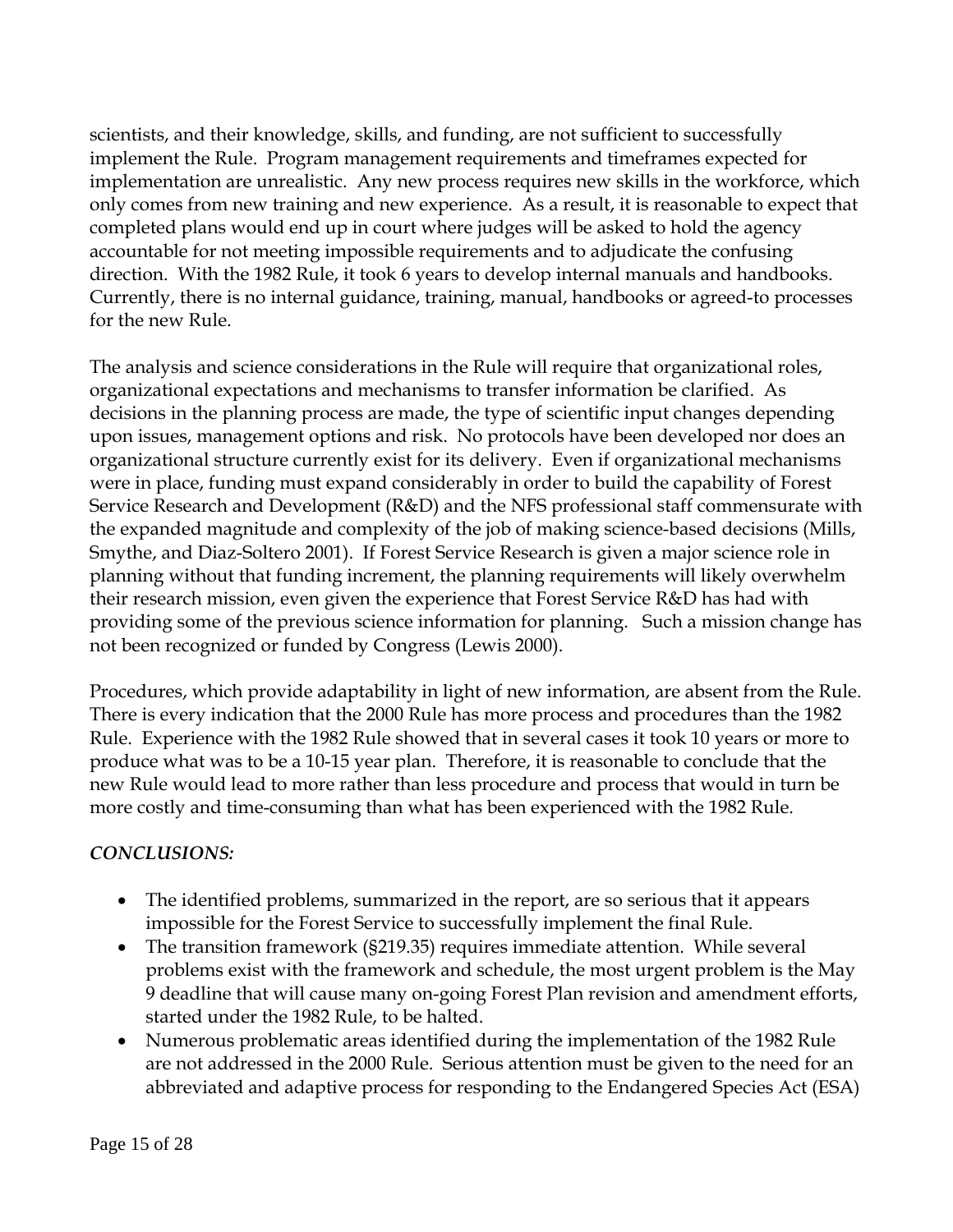while meeting the requirements of the National Forest Management Act (NFMA) and National Environmental Policy Act (NEPA).

*OPTIONS:* The following options are offered for consideration:

- 1. Implement the November 9, 2000 regulations. Accelerate actions needed to increase the likelihood of successful implementation. While this is a legitimate option, it does not address the major concerns discussed above.
- 2. Withdraw the November 9, regulations and reinstate the 1982 regulations. Would require notice and comment in the Federal Register. Public comments could be adverse and may precipitate litigation.
- 3. Withdraw the November 9 regulations, reinstate the 1982 regulations, and immediately begin the development of new land and resource management planning regulations. Since the regulation was published November 9, 2000 with an immediate effective date, there are procedural difficulties with simply "withdrawing" a Rule. Notice and Comment would be required even for a withdrawal and litigation may be expected over the question of whether the old Rule went back into effect automatically. Efforts to tweak the old Rule would require more extensive Rulemaking procedures.
- 4. Allow the November 9 regulations to stand, but immediately begin development of new regulations. While this option would provide an opportunity to correct the major concerns discussed above, it would not effectively address transition.
- 5. Allow the November 9 regulations to stand and:
	- $\triangleright$  Immediately post notice in the Federal Register to establish an interim rule, effective immediately, amending §219.35 to extend indefinitely the transition schedule. This provision would allow any Forest Plan revision or amendment started under the 1982 Rule to continue under that Rule. Amendments initiated after November 9 could continue under the 1982 Rule.
	- $\triangleright$  Post a notice of new Rulemaking.
	- $\triangleright$  To effectively utilize current year funds and staffs, issue internal direction to the Regions immediately to focus their efforts on readying themselves to initiate plan revision by gathering and organizing data, conducting broadscale analysis, and summarizing results of monitoring. New revision starts would be curtailed. Implementation of this option may require Congress' assistance to relieve the agency of the 15-year revision requirement.

**Evaluation/Conclusion:** A critical evaluation of options 3 and 5 seems to center around the following questions**:** Is there less total risk in reverting to the 82 Rule while the Forest Service drafts a new planning Rule, rather than having the 2000 Rule appear in 36 CFR while the process is on-going? Second, does having the 2000 Rule as the "default" result in more risks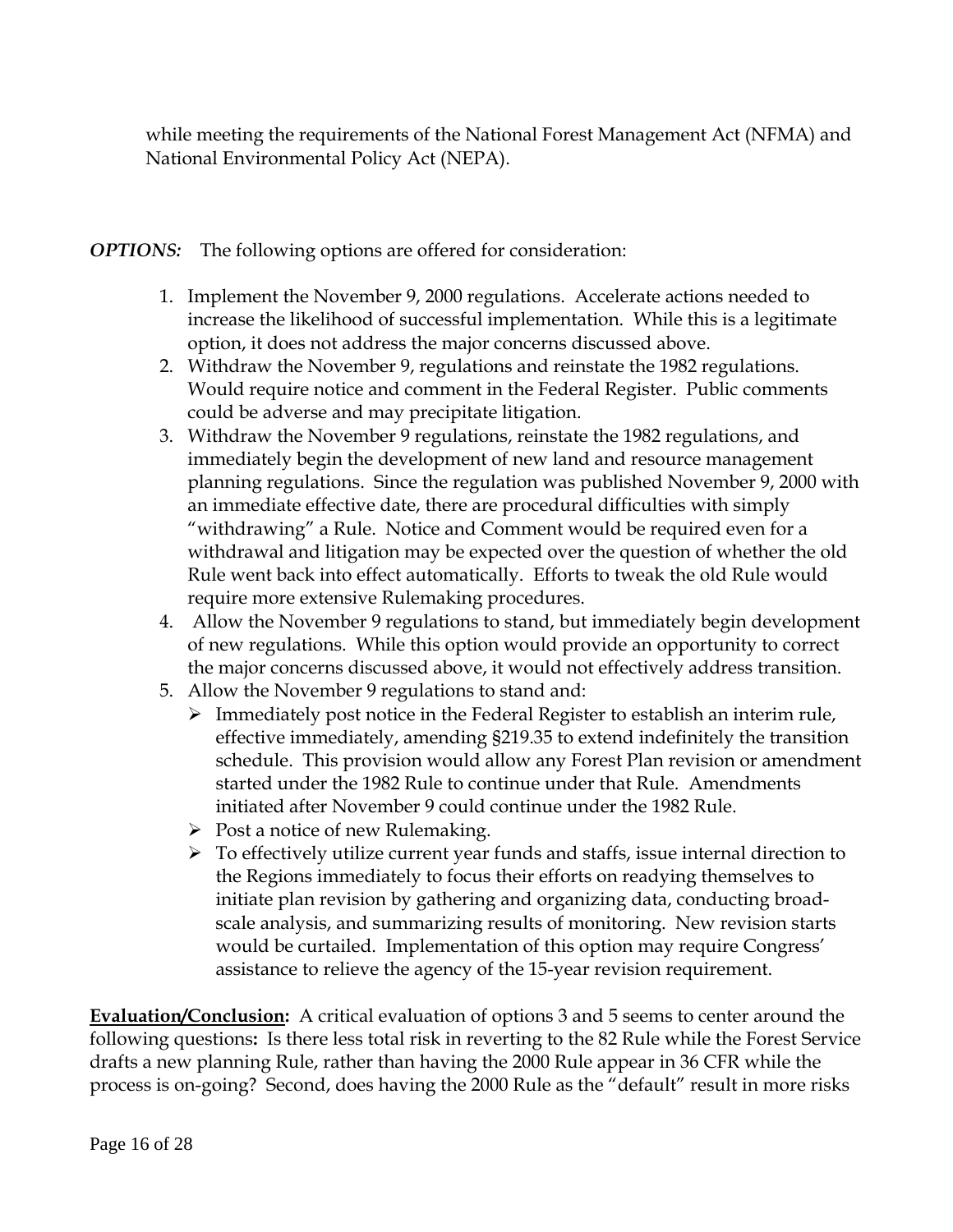than we can now identify and encourage those who would oppose change to mount every type of legal challenge to maintain the status quo?

Option 5 is not without legal risks. An open-ended revision process could be challenged. We believe this is a low risk, but the risks increase as time increases to put a revised rule in place. Having allowed the 2000 Rule to become operative, failure to carry the new rulemaking to completion due to any unforeseen circumstances, including litigation delays, leaves the Forest Service with a product which we have described as impossible to implement. If Option 5 is selected, we must move aggressively (6 months-1 year max) to publish a final revised rule.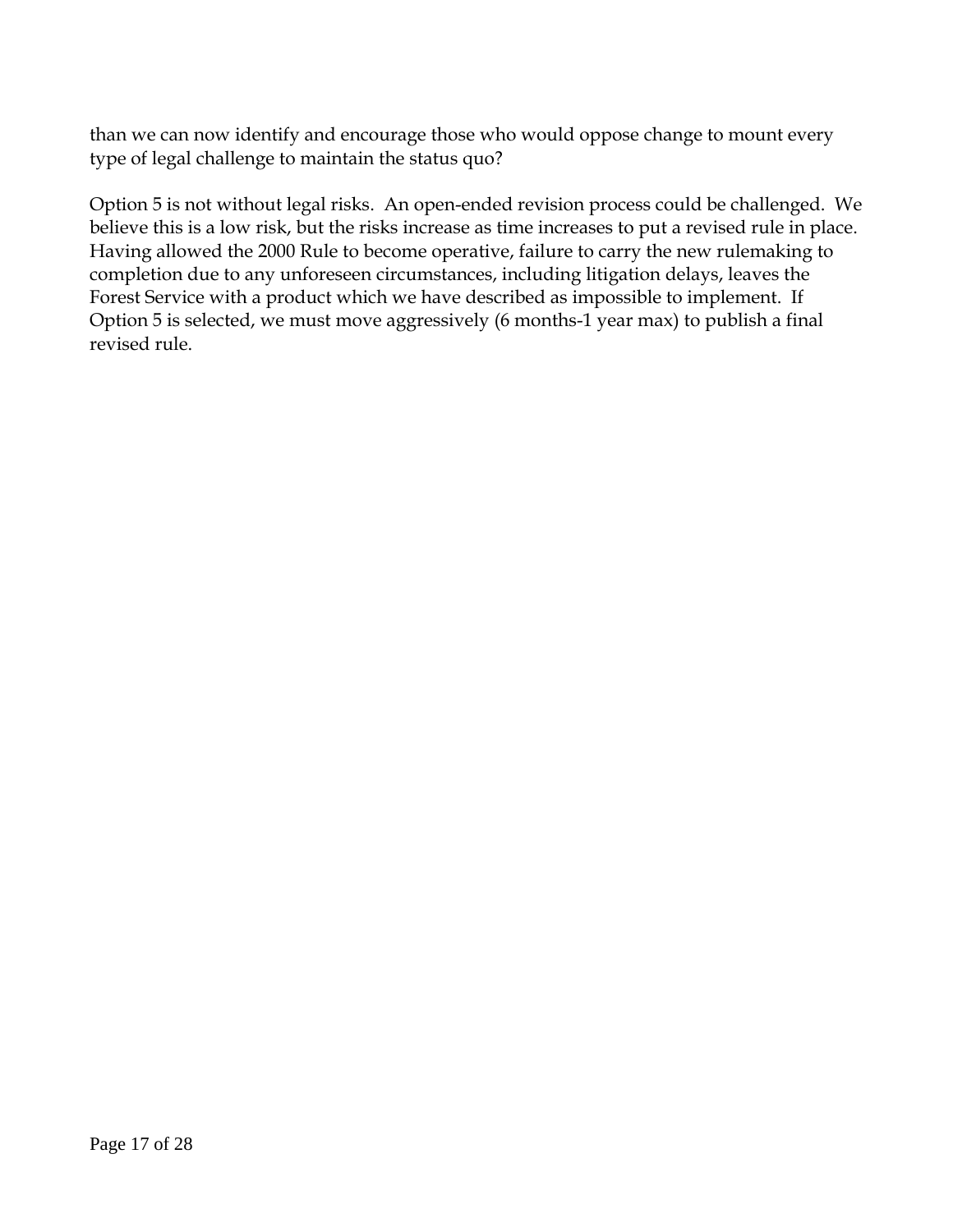# **APPENDICES**

- A. References (documents reviewed and used in this report)
- B. Matrix Table for Papers Referenced
- C. Forest Plan Revision Efforts
- D. Documents Reviewed
- E. Analysis Team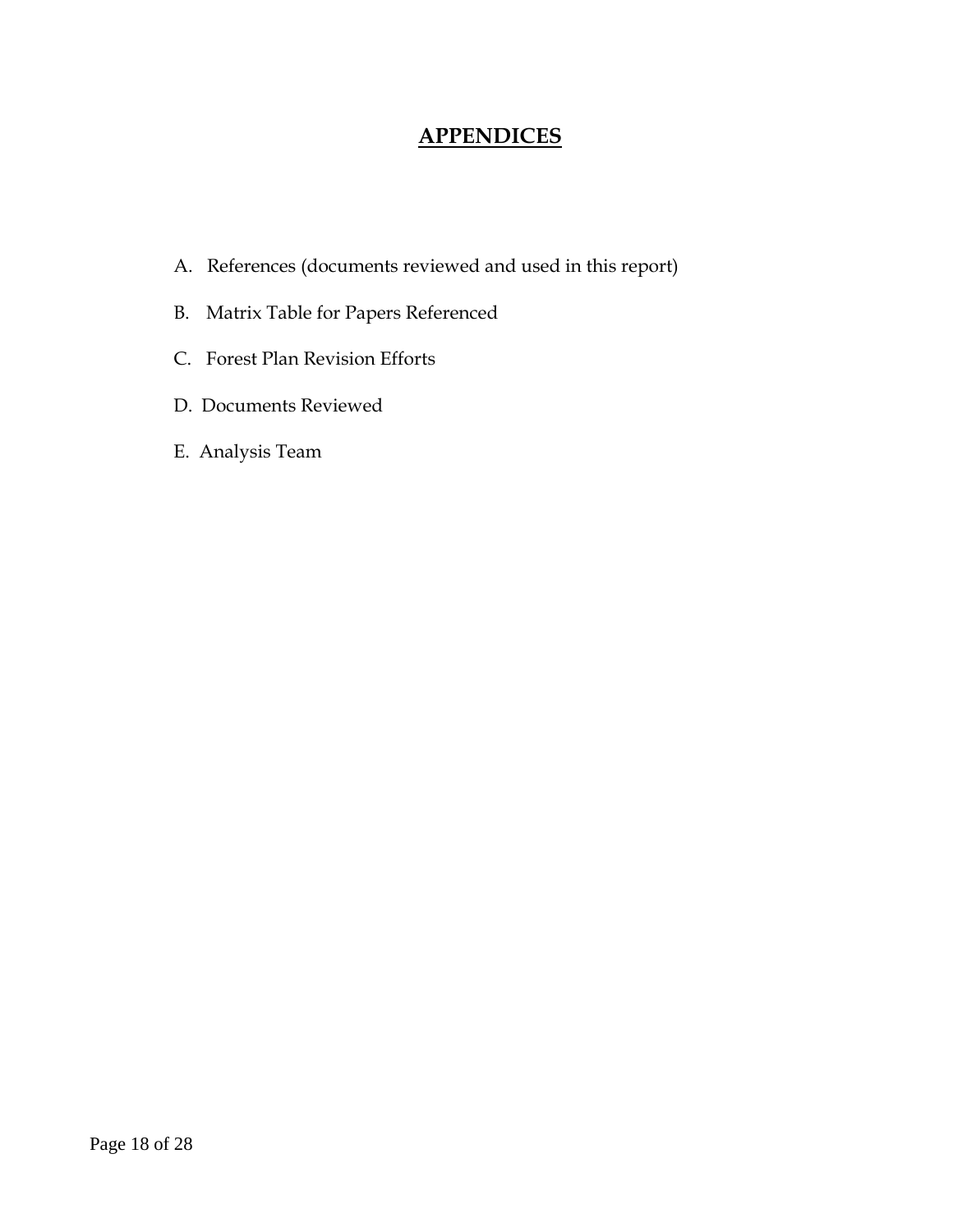# **APPENDIX A**

## *References*

36 CFR §219 (1982 planning Rule). 36 pgs.

- Banzhaf, William H. 2001. Letter from Society of American Foresters to Secretary of Agriculture Veneman requesting review of USDA Forest Service's National Forest System Land and Resource Management Planning Final Rule. February 8. 3 pgs.
- Committee of Scientists, 1997. "Charter for Committee of Scientists." September 8. 1 pg. Committee of Scientists, 1999. "Sustaining the People's Lands Recommendations for
- Stewardship of the National Forests and Grasslands into the Next Century. March 15. 193 pgs. w/Synopsis of Report. 30 pgs.
- Dessecker, Daniel R. 2001.Ruffed Grouse Society "Analysis of 36 CFR 219 (November 9, 2000) National Forest System Land Resource Management Planning: Final Rule." 3/6. 4 pgs.
- Dombeck, Michael & Lyons, James R. 2000. Memorandum to National Leadership Team, Forest Planning Rule Advisory Team, Forest Planning Rule Writing Team, Subject: Final Guidance for Forest Planning Rules. March 1. 5 pgs.
- Federal Register. 2000. Vol. 65, No. 218, Part III 36 CFR Parts 217 and 219 National Forest System Land Resource Management Planning: Final Rule (67514-67581). November 9. 69 pgs.
- Flather, Curtis, et al. 2000. "Report of the Committee to Review the Ecological Sustainability Provisions of the Forest Planning Rule." May 19. 19 pgs.
- Gippert, Mike. 1999. "Some Considerations for Reviewing National Forest System Land Use Planning and Management." 2/23. 51 pgs.
- Johnson, K. Norman. 2000. Comments on NFMA "proposed Rule". January 4. 2 pgs.
- Leisz, Douglas. 2001. Letter from National Association of Forest Service Retirees to Secretary of Agriculture Veneman voicing concerns with newly instituted forest planning regulations. February 5. 3 pgs.
- Lewis, Robert Jr. 2000. Memo to Chief, Subject: Formal Comments on Proposed Rule, National Forest System Land and Resource Management Planning (36 CFR Parts 217 and 219). 2/7. 14 pgs.
- Mills, Tom. 2000. Memo To Dombeck and Lyons, Subject: Revisions of the 6-14-00 Draft Planning Rule needed to Correct Flawed Analysis Requirements. 6/17. 2 pgs.
	- Enclosure to Chief's memo. Revisions of the 6-14-00 Draft Planning Rule needed to Correct Flawed Analysis Requirements. 6/17/00 TJMills. 4 pgs.
	- Working Draft 6/17/00 version Revision of planning Rule. 24 pgs.

- Response to Mills memo. 2000. Statements agreed and not agreed to, and adopted and not adopted, from "Revisions of the 6-14-00 Draft Planning Rule needed to Correct Flawed Analysis Requirements – June 17, 2000". 7/12. 5 pgs.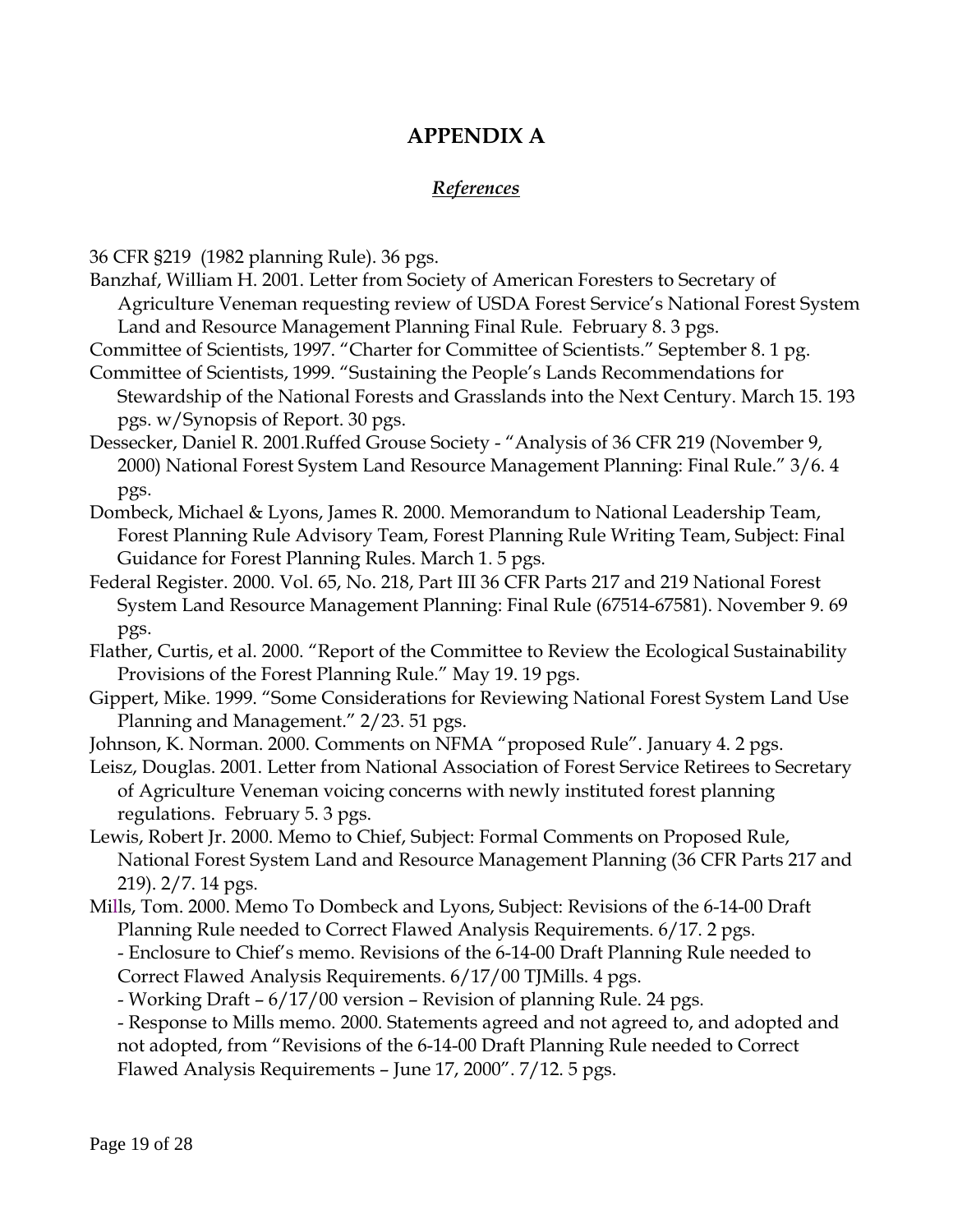Mills, Thomas J., Richard V. Smythe, and Hilda Diaz-Soltero. 2001. Draft of "Achieving Science-Based National Forest Management Decisions While Maintaining the Capability of the Research and Development Program." 1/1. 17 pgs.

National Forest Management Act of 1976. 12 pgs

- Office of General Counsel. 1999. "Possible Additions and Deletions to the Existing (1982) Planning Regulations Based on Forest Plan Litigation" June 4. 11 pgs.
- Perry, James P. 2000. Testimony of James Perry before the Subcommittee on Forest and Public Land Management, U.S. Senate. May 10. 14 pgs.
- Poling, Jan. 2001. Memorandum (Privileged & Confidential) from Office of General Counsel for David Tenny, Subject: 2001 Planning Rule Analysis of Legal Issues. March 9. 5 pgs.
- Quarles, Steve. 2000. Testimony on behalf of American Forest & Paper Association before the Subcommittee on Forests and Public Land Management, US Senate. May 10. 24 pgs.
- Rapid-e. 2001. "USDA Forest Service Inventory & Monitoring Institute New Planning Rule Models 2.0" (Business requirements analysis). February 21. 4 pgs. plus attachments. - Hoekstra. 2001. E-mail message to Larry Larson, Subject: planning regs business process description for Larry et al's report w/attached document "NFMA Planning Regulations Business Requirements paragraph." 03/28. 2 pgs.
- Regional Planning Directors. 2000. "Transition Period Issues by Region." 11/28. 3 pgs.Salwasser, Hal. 2001. "Some Questions on Planning for Conservation of Biological Diversity and Species Viability." 3/26. 4 pgs.
- Schwalbach, Monica & David Barone. 2000. Memo to Regional Wildlife, Fish & Rare Plants and Planning Directors, Subject: Action Item 7 of the Viability Action Plan. 10/6. 10 pgs.
- Thomas, Jack Ward. 2000. "The U.S. Forest Service What Now?" In: A Vision for the U.S. Forest Service. Edited by Roger A. Sedjo. Resources for the Future, Washington, DC. 25 pgs
- Toffenetti, Kathryn. 2001. Memorandum (**Privileged & Confidential**) from Office of General Counsel for Mike Dombeck, Subject: Environmental Groups Sue Over Revised Planning Rules. 3/15. 30 pgs.
- USDA. 2001. Discretionary Review Decision on the Chief's Appeal Decision Regarding the Routt National Forest Revised Land and Resource Management Plan; Arapaho and Roosevelt National Forests; and Rio Grande National Forest. March 29. 90 pgs.
- Working Papers-Draft (Forest Service) 2001

(1) "Implementing the New 219 Planning Rule – Broad-Scale and Local Assessments. March. 27 pgs.

- (2) "Ecological Sustainability." 2/14. 35 pgs.
- (3) "Collaboration." 2/14. 31 pgs.
- (4) "Monitoring & Evaluation." 2/15. 34 pgs.
- (5) "Objections and Appeals." 3/8. 17 pgs.
- (6) "Science Integration." 2/14. 50 pgs.
- (7) "Social & Economic Sustainability." 2/15. 39 pgs.
- (8) "Unroaded Areas." 2/14. 27 pgs.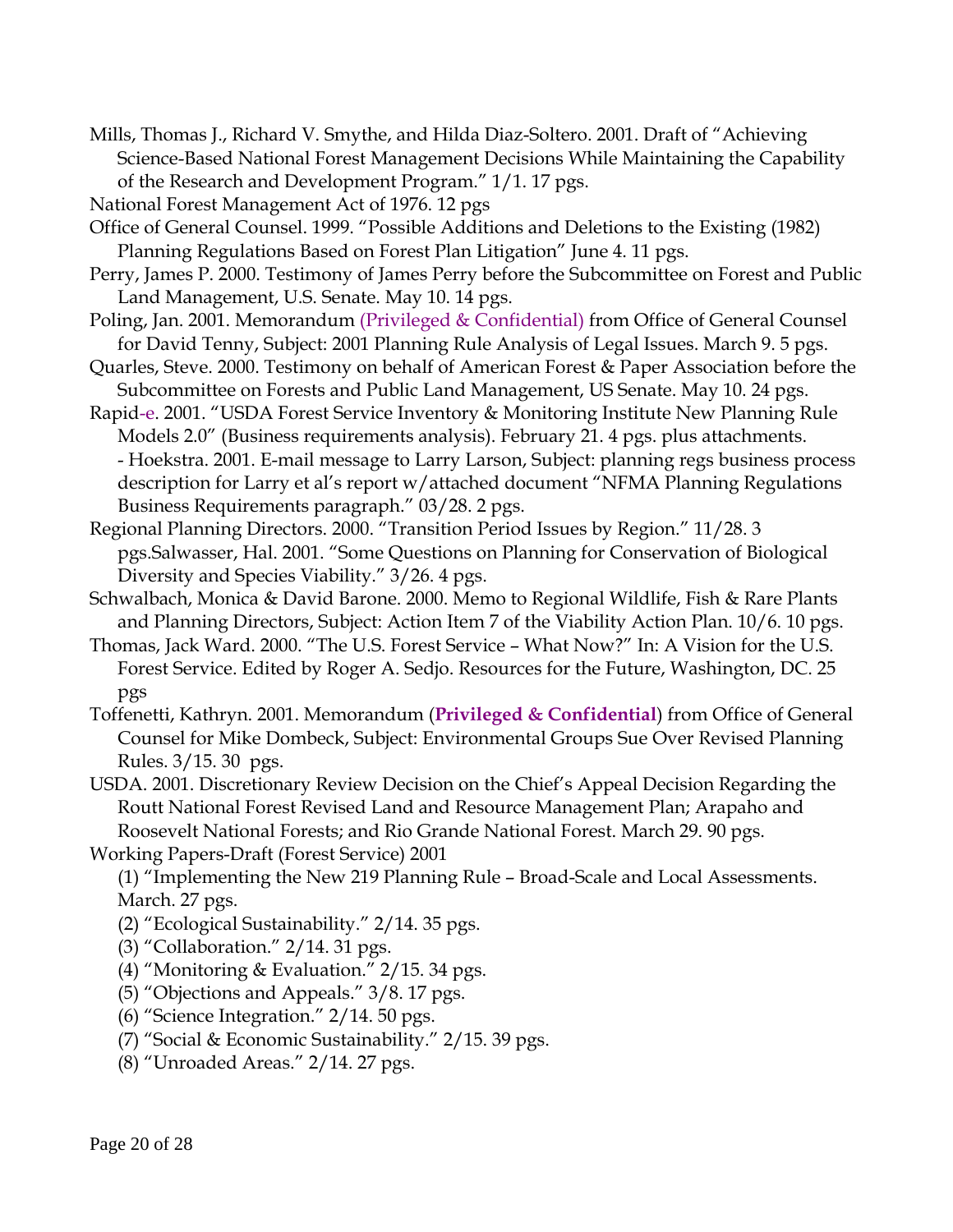# **APPENDIX B**

## *LOCATION MATRIX FOR PAPERS REFERENCED*

| <b>TOPICS OF</b>                             | <b>OGC</b> | <b>NFS</b>   | <b>RESEARCH</b> | <b>RETIREES</b> | <b>PROFESSIONAL</b> | <b>LAWSUITS</b> |
|----------------------------------------------|------------|--------------|-----------------|-----------------|---------------------|-----------------|
| <b>CONCERN</b>                               |            |              |                 |                 | <b>GROUPS</b>       |                 |
| Sustainability                               | $\chi$     | $\mathbf{x}$ | $\chi$          | $\chi$          | $\chi$              | $\chi$          |
| Viability                                    | $\chi$     | $\chi$       | $\chi$          | $\chi$          | $\chi$              | $\chi$          |
| Contribution of                              |            | $\chi$       | $\chi$          |                 |                     |                 |
| Science                                      |            |              |                 |                 |                     |                 |
| Monitoring                                   |            | $\chi$       | $\chi$          |                 | $\chi$              | X               |
| Organizational<br>Capability to<br>Implement | $\chi$     | $\chi$       | $\chi$          | $\chi$          | $\chi$              |                 |
| Transition                                   | $\chi$     | $\chi$       |                 |                 | $\chi$              |                 |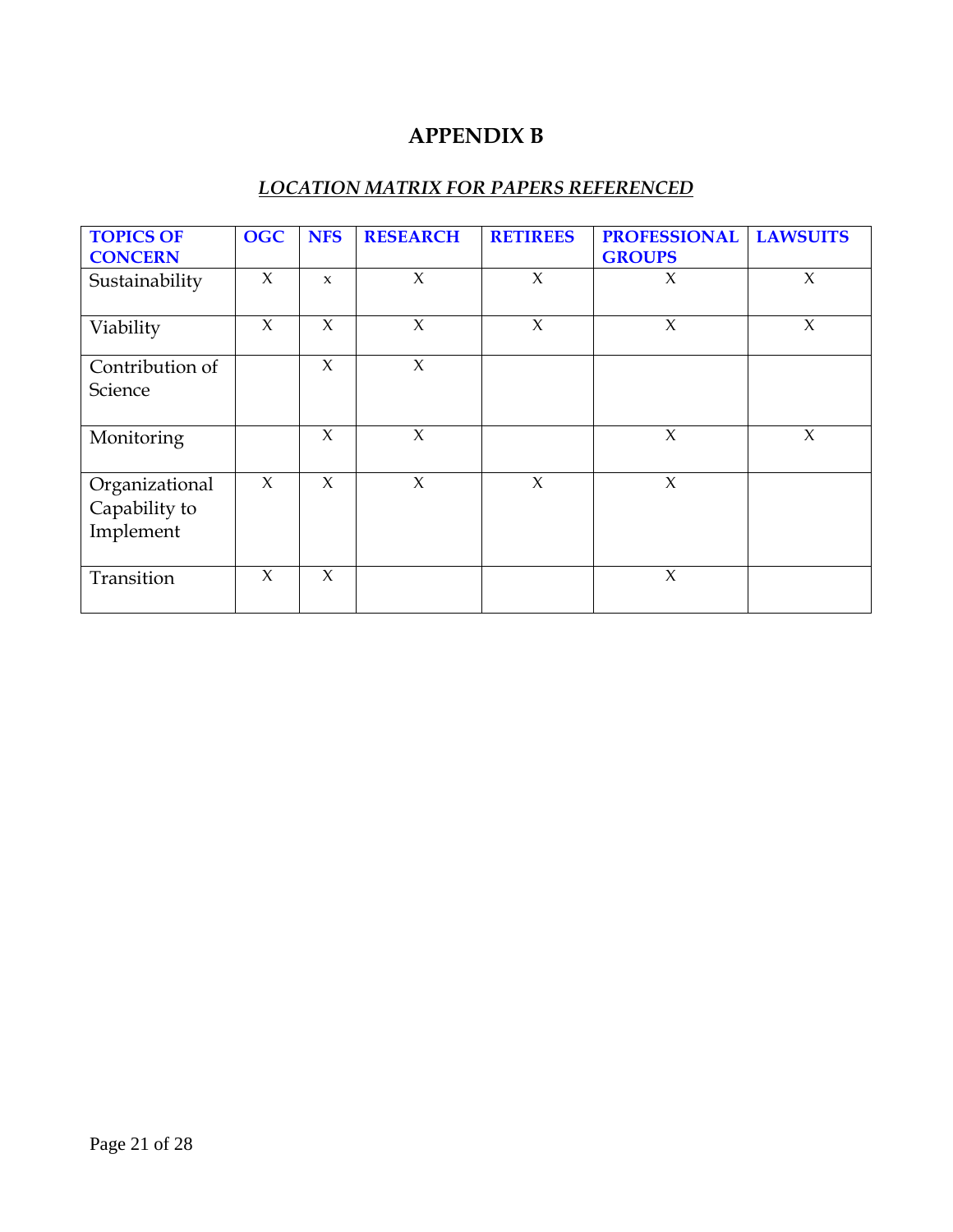Sustainability

- [OGC] Document 20, 3/9/01 memo from Jan Poling, OGC -> David Tenny, USDA, pg. 3
- $\blacksquare$  [NFS] Document 34, 6/7/2000 paper, Bob Davis, R4, pgs. 1, 6-7
- [NFS] Document 22, 11/28/00 Regional Planning Directors, pg. 5
- Exerch] Document  $31, 2/7/00$  memo from Robert Lewis, R  $\geq$  Chief, pgs. 1, 3-4, 6-7
- Exerch] Document  $17, 6/17/00$  memo from Tom Mills, PNW -> Chief, pgs. 1, 4,
- External Document 16,  $2/5/01$  ltr from NAFSE -> USDA, pg. 1
- [Retirees] Document 15, Testimony of James P. Perry, pgs. 4-9
- [Professional Groups] Document 9, 2/8/01 ltr from SAF -> USDA , pg. 1
- [Professional Groups] Document 32, 3/6/01 analysis paper by Ruffed Grouse Society, pg. 2-3
- [Lawsuits] Document 28, Citizens for Better Forestry v. USDA, ?,; {related to NFMA} Montana Coalition of Forest Counties v. USDA, p. 15?, Boise Cascade v. USDA, p. 30?

Viability

- [OGC] Document 20, 3/9/01 memo from Jan Poling, OGC -> David Tenny, USDA, pg. 3-4
- $\blacksquare$  [OGC] Document 26, 5/00 paper by Joe Stringer, pgs. 2-3
- $\blacksquare$  [NFS] Document 34, 6/7/2000 paper, Bob Davis, R4, pg. 7
- Exerch] Document 31,  $2/7/00$  memo from Robert Lewis, R  $\geq$  Chief, pgs. 5, 12-16
- [Retirees] Document 16, 2/5/01 ltr from NAFSE -> USDA, pg. 2
- [Retirees] Document 15, Testimony of James P. Perry, pgs. 4, 5
- [Retirees] Document 33, 3/26/01 draft paper by Hal Salwasser, pgs. 1-4
- [Professional Groups] Document 32, 3/6/01 analysis paper Ruffed Grouse Society, pg. 4
- [Lawsuits] Document 28, Citizens for Better Forestry v. USDA, pgs. 22-23

Contribution of Science

- $\blacksquare$  [NFS] Document 34, 6/7/2000 paper, Bob Davis, R4, pgs. 2, 7-8
- [NFS] Document 22, 11/28/00 Regional Planning Directors, pg. 4
- [Research] Document 31, 2/7/00 memo from Robert Lewis, R -> Chief, pgs. 2, 16-19
- Exerch] Document  $17, 6/17/00$  memo from Tom Mills, PNW -> Chief, pgs. 1, 5
- [Research] Document 18, 1/1/01 paper, Tom Mills, Richard Smythe, Hilda Diaz-Soltero, pgs. 5, 7-14

Monitoring

- $\blacksquare$  [NFS] Document 34, 6/7/2000 paper, Bob Davis, R4, pg. 5
- [NFS] Document 22, 11/28/00 Regional Planning Directors, pgs. 1-3
- **Farm Eldison 19. In the Section 17, 6/17/00 memo from Tom Mills, PNW -> Chief, pgs. 1, 3-4**
- **Figure 1** [Research] Document 31,  $2/17/00$  memo from Robert Lewis, R  $\geq$  Chief, pgs. 11-12
- External Document 16,  $2/5/01$  ltr from NAFSE -> USDA, pg. 1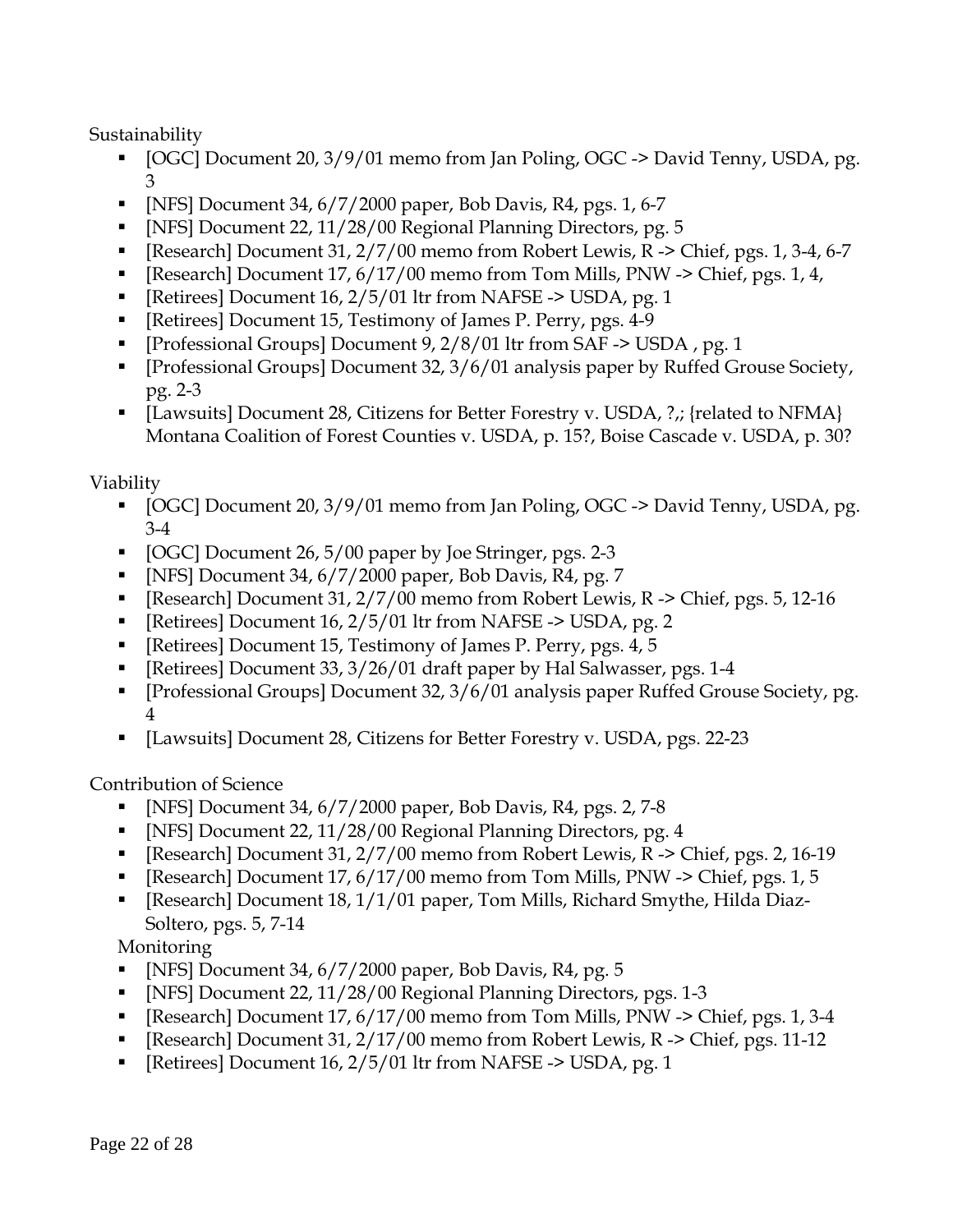[Professional Groups] Document 32, 3/6/01 analysis paper Ruffed Grouse Society, pg. 2-3

Organizational Capability to Implement

- [OGC] Document 20, 3/9/01 memo from Jan Poling, OGC -> David Tenny, USDA, pg. 4
- $\blacksquare$  [NFS] Document 34, 6/7/2000 paper, Bob Davis, R4, pgs. 1-2
- [NFS] Document 22, 11/28/00 Regional Planning Directors, pg. 3
- Exerch] Document 31,  $2/7/00$  memo from Robert Lewis, R -> Chief, pg. 10
- [Research] Document 18, 1/1/01 paper, Tom Mills, Richard Smythe, Hilda Diaz-Soltero, pgs. 5-7, 11-14
- [Professional Groups] Document 32, 3/6/01 analysis paper by Ruffed Grouse Society, pg. 2
- [Retirees] Document 16, 2/5/01 ltr from NAFSE -> USDA, pg. 2

Transition

- [OGC] Document 20, 3/9/01 memo from Jan Poling, OGC -> David Tenny, USDA, pg. 4-5
- [NFS] Document 22, 11/28/00 Regional Planning Directors, pgs. 1-4
- (Professional Groups) Document 38, Testimony of James P. Perry, pgs. 4-9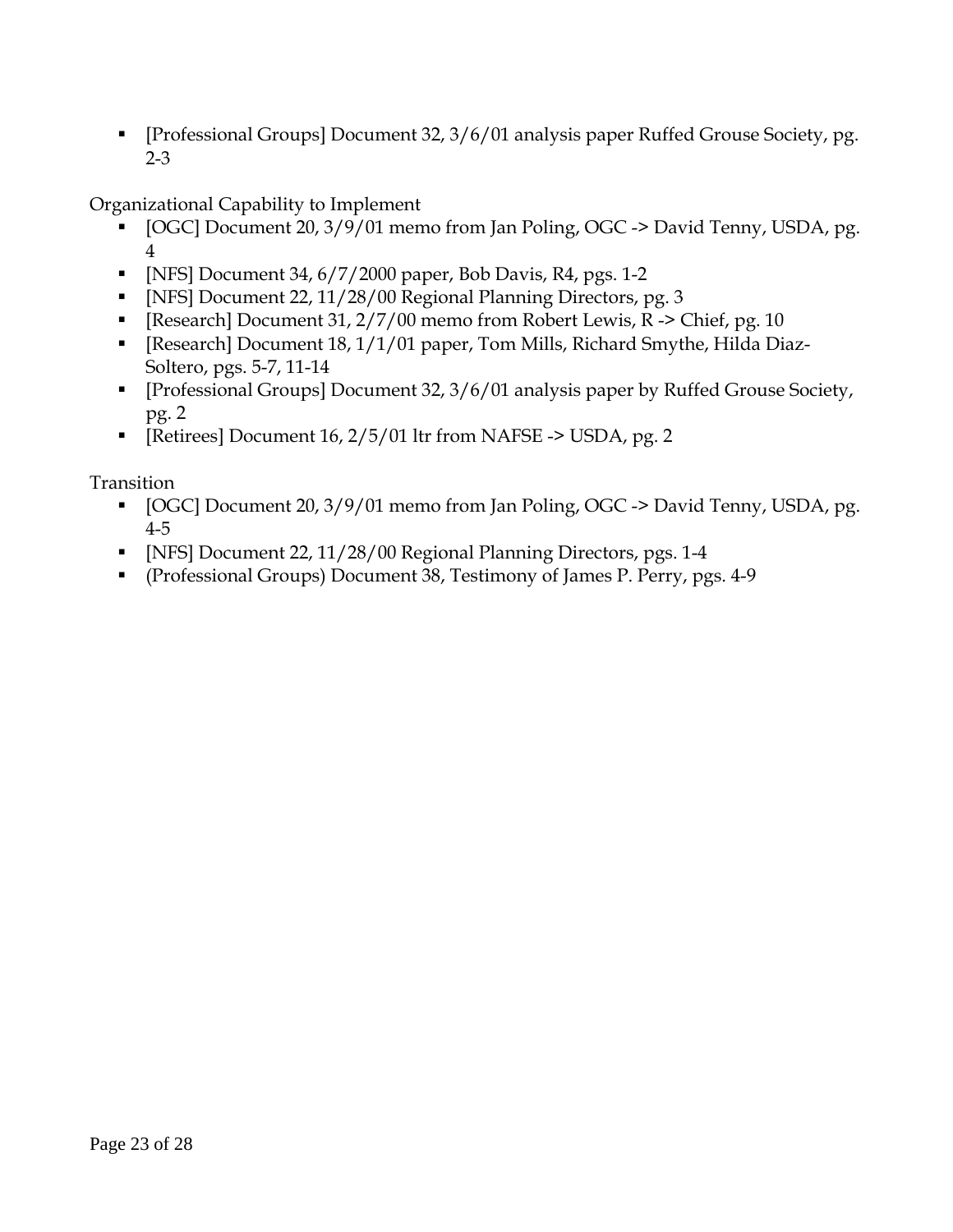# **APPENDIX C**

## *Forest Plan Revision Efforts*

### On-going Forest Plan Revisions Funded Forest Plans Revision Funded for 01

- Medicine Bow
- Pike-San Isabel Region 3
- 
- San Juan
- Bighorn Region 5

- 
- 

- Uinta
- Wasatch-Cache Region 9
- 
- Sawtooth
- Payette
- Boise

### Region 8

- Mississippi
- Alabama
- Chattahoochie/Oconee
- Cherokee
- Daniel Boone
- Sumter
- Jefferson

### Region 9

- Hoosier
- Shawanee
- White Mountain
- Chippewa
- Superior
- Chequamegon/Nicolet
- Region 10
	- Chugach

Midewin Tallgrass Prairie

### Region 1 Region 1

- Kootenai **-** Flathead
	- Idaho Panhandle
- Region 2 and 2 and 2 and 2 and 2 and 2 and 2 and 2 and 2 and 2 and 2 and 2 and 2 and 2 and 2 and 2 and 2 and 2 and 2 and 2 and 2 and 2 and 2 and 2 and 2 and 2 and 2 and 2 and 2 and 2 and 2 and 2 and 2 and 2 and 2 and 2 and

- GMUG - Coronado

- Region 3 Angeles
	- Tonto  **Cleveland**
	- Cibola Los Padres
- Region 4 San Bernardino

- Caribou **- Green Mtn./Finger Lakes**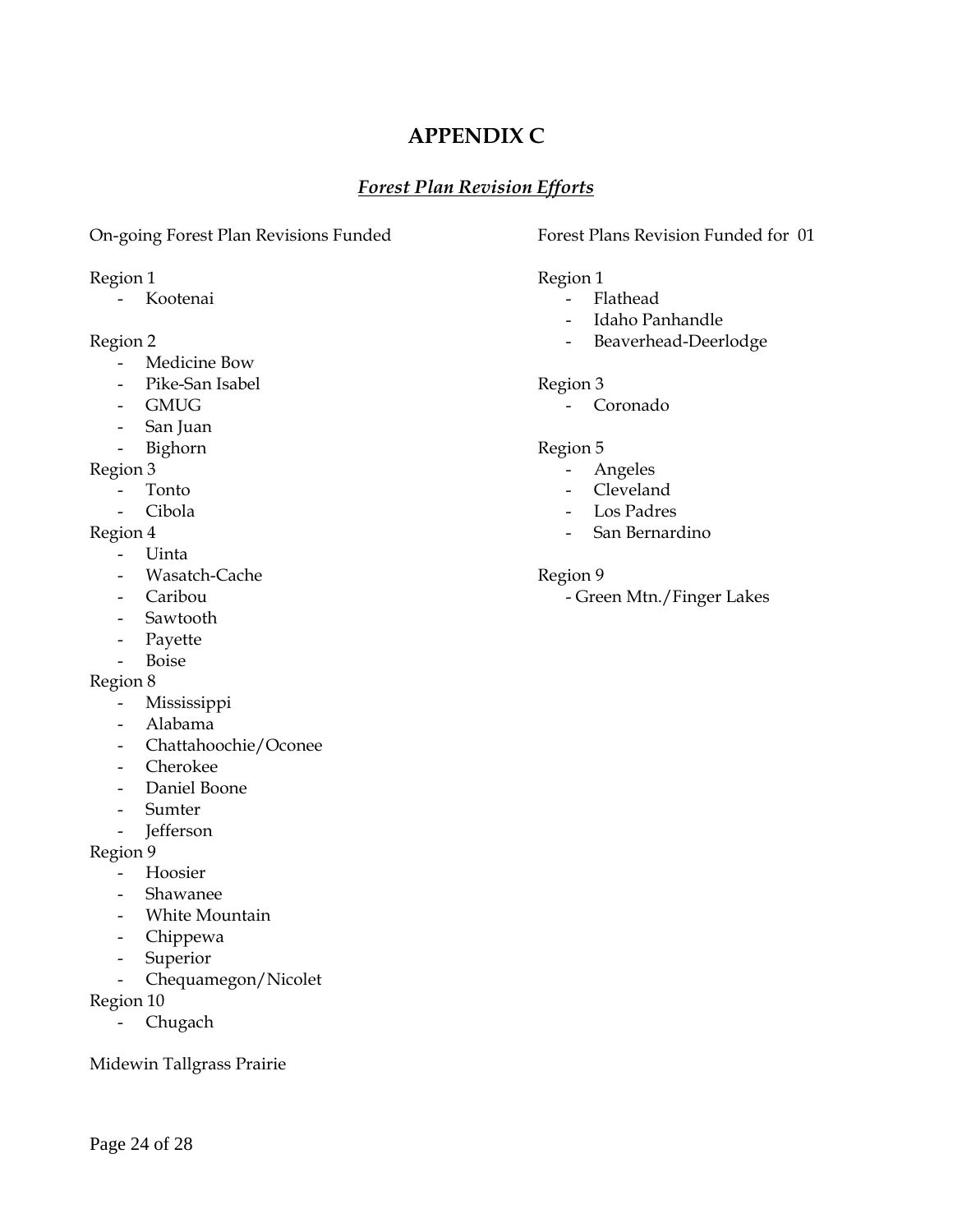# **APPENDIX D**

## *DOCUMENTS REVIEWED FOR NFMA PLANNING RULE REVIEW*

36 CFR §219 (1982 Planning Rule.) 36 pgs.

- Banzhaf, William H. 2001. Letter from Society of American Foresters to Secretary of Agriculture Veneman requesting review of USDA Forest Service's National Forest System Land and Resource Management Planning Final Rule. February 8. 3 pgs. Chronology of National Forest Management Act Planning Regulations National Forest Management Act of 1976. 12 pgs. Committee of Scientists, 1997. "Charter for Committee of Scientists." September 8.1 pg. Committee of Scientists, 1999. "Sustaining the People's Lands Recommendations for Stewardship of the National Forests and Grasslands into the Next Century. March 15. 193 pgs. w/Synopsis of Report. 30 pgs. Comparison of the 1982 and 2000 Planning Rule. 9 pgs.Federal Register. 2000. Vol. 65, No. 218, Part III 36 CFR Parts 217 and 219 National Forest System Land Resource Management Planning: Final Rule (67514-67581). November 9. 69 pgs. Content Analysis Enterprise Team (FS). 01. Summary of Public Comment, Proposed Rule. 3/21. 219 pgs. Davis, Bob. 2000. Draft of "NFMA Regulation Review." June 7. 10 pgs. Davis, Bob. 2001. "Comments on NFMA Working Papers." 3/16. 4 pgs. Dessecker, Daniel R. 2001.Ruffed Grouse Society - "Analysis of 36 CFR 219 (November 9, 2000) National Forest System Land Resource Management Planning: Final Rule." 3/6. 4 pgs Dombeck, Michael & Lyons, James R. 2000. Letter to "Forest Service Leader" offering clarification and direction to resolve concerns about ecological sustainability. March 1. 3 pgs. Dombeck, Michael & Lyons, James R. 2000. Memorandum to National Leadership Team, Forest Planning Rule Advisory Team, Forest Planning Rule Writing Team, Subject: Final Guidance for Forest Planning Rules. March 1. 5 pgs. Flather, Curtis, et al. 2000. "Report of the Committee to Review the Ecological Sustainability Provisions of the Forest Planning Rule." May 19. 19 pgs. - Provisions adopted and not adopted from "Report of the Committee to Review the Ecological Sustainability Provisions of the Forest Planning Rule – May 19, 2000" 1 pg. - Memo from Lyons and Dombeck to Raphael, Marty et al., Subject: Forest Planning Rule Review. 2 pgs FONSI for the National Forest System Land and Resource Management Planning Rule. 11/7/2000. 72 pgs.
- Gippert, Mike. 1999. "Some Considerations for Reviewing National Forest System Land Use Planning and Management." 2/23. 51 pgs.
- Johnson, K. Norman. 2000. Comments on NFMA "proposed Rule". January 4. 2 pgs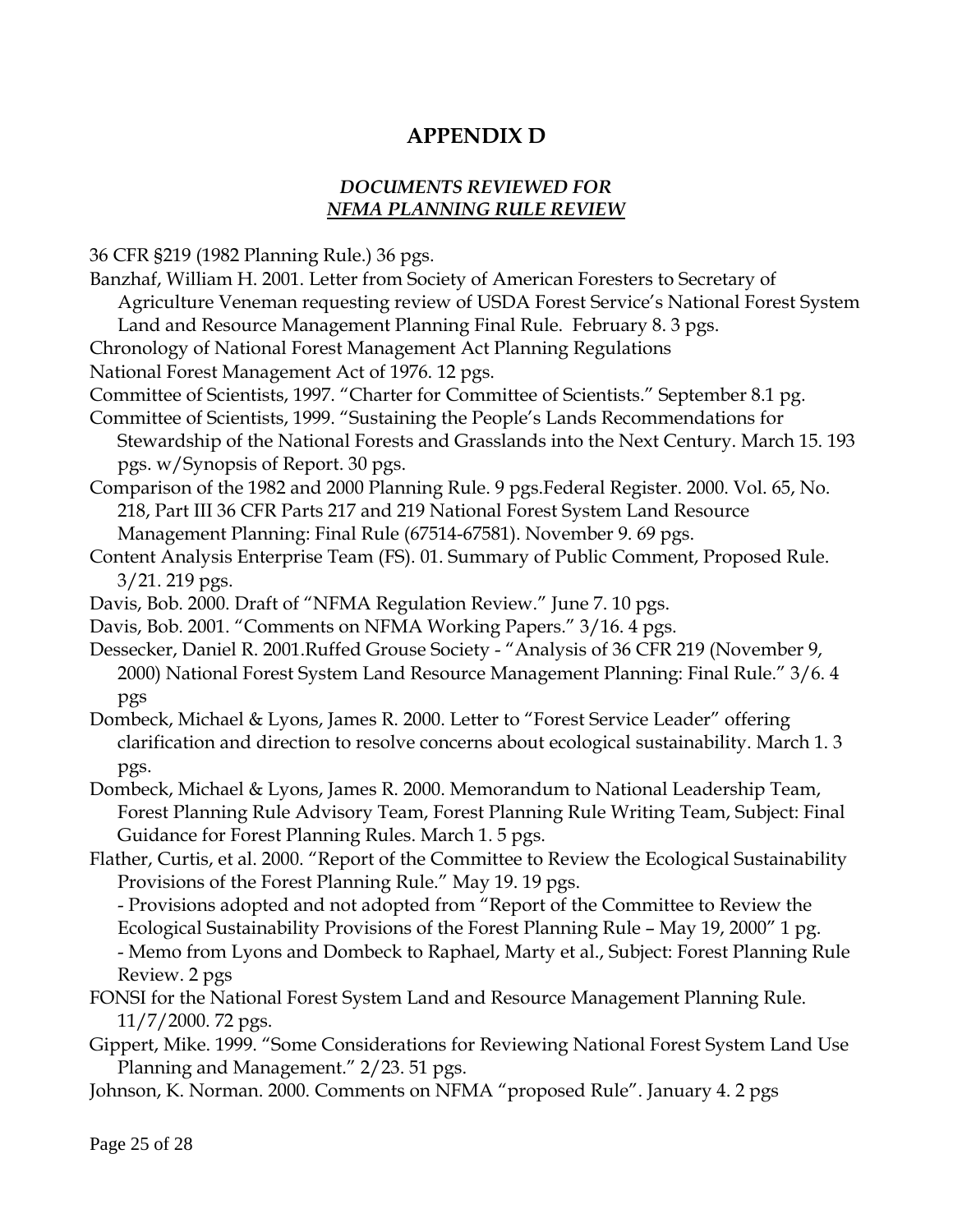- Leisz, Douglas. 2001. Letter from National Association of Forest Service Retirees to Secretary of Agriculture Veneman voicing concerns with newly instituted forest planning regulations. February 5. 3 pgs.
- Lewis, Robert Jr. 2000. Memo to Chief, Subject: Formal Comments on Proposed Rule, National Forest System Land and Resource Management Planning (36 CFR Parts 217 and 219). 2/7. 14 pgs.
- Mills, Tom. 2000. Memo To Dombeck and Lyons, Subject: Revisions of the 6-14-00 Draft Planning Rule needed to Correct Flawed Analysis Requirements. 6/17. 2 pgs. - Enclosure to Chief's memo. Revisions of the 6-14-00 Draft Planning Rule needed to
	- Correct Flawed Analysis Requirements. 6/17/00 TJMills. 4 pgs.
	- Working Draft 6/17/00 version Revision of planning Rule. 24 pgs.
	- Response to Mills memo. 2000. Statements agreed and not agreed to, and adopted and not adopted, from "Revisions of the 6-14-00 Draft Planning Rule needed to Correct Flawed Analysis Requirements – June 17, 2000". 7/12. 5 pgs.
- Mills, Thomas J., Richard V. Smythe, and Hilda Diaz-Soltero. 2001. Draft of "Achieving Science-Based National Forest Management Decisions While Maintaining the Capability of the Research and Development Program." 1/1. 17 pgs.
- National Forest Management Act of 1976. 12 pgs.
- Office of General Counsel. 1999. "Possible Additions and Deletions to the Existing (1982) Planning Regulations Based on Forest Plan Litigation" June 4. 11 pgs.
- Poling, Jan. 2001. Memorandum **(Privileged & Confidential)** from Office of General Counsel for David Tenny, Subject: 2001 Planning Rule Analysis of Legal Issues. March 9. 5 pgs.
- Perry, James P. 2000. Testimony of James Perry before the Subcommittee on Forest and Public Land Management, U.S. Senate. May 10. 14 pgs.
- Planning Rule Questions. 2000. Region 2 Transition Questions. 11/20. 5 pgs.
- Related lawsuits
- Quarles, Steve. 2000. Testimony on behalf of American Forest & Paper Association before the Subcommittee on Forests and Public Land Management, US Senate. May 10. 24 pgs.
- Rapid-e. 2001. "USDA Forest Service Inventory & Monitoring Institute New Planning Rule Models 2.0" (Business requirements analysis). February 21. 4 pgs. plus attachments. - Hoekstra. 2001. E-mail message to Larry Larson, Subject: planning regs business process description for Larry et al's report w/attached document "NFMA Planning Regulations Business Requirements paragraph." 03/28. 2 pgs.
- Regional Planning Directors. 2000. "Transition Period Issues by Region." 11/28. 3 pgs.
- Regional Planning Directors. 2000. "Manual and Handbook Revision Issues by Region." 11/29. 11 pgs.
- Regional Planners Meeting. 2000. "Appendix C Objection Process of 36 CFR 219 (Nov. 2000) and ICEBMP." 11/28-29. 2 pgs.
- Regional Planners Meeting. 2000. Appendix E R3 Flow Diagram of Revision Process. 11/28- 29. 1 pg.

Related lawsuits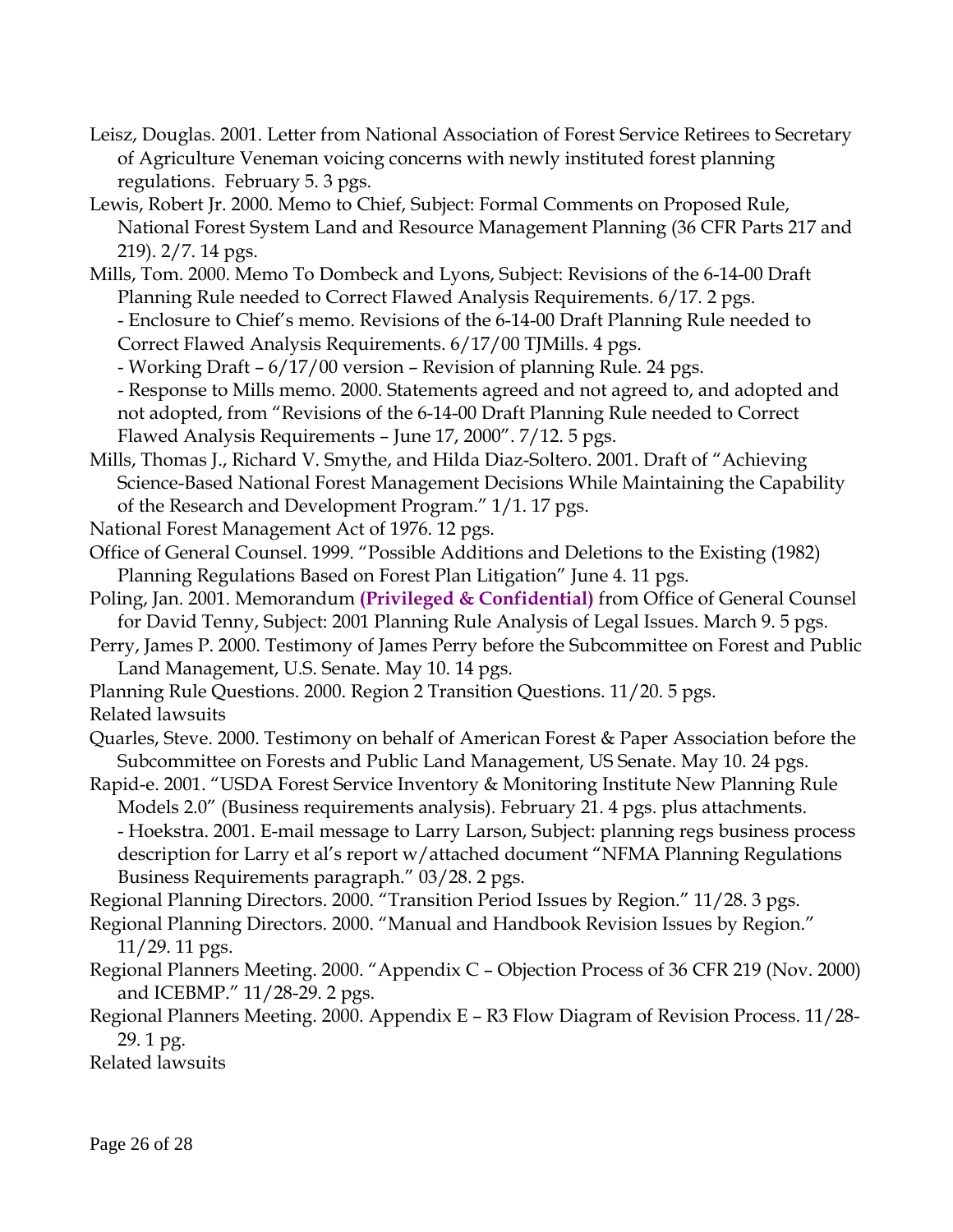- Rupe, John. 2000. Additional Forest Plan Revision Costs Imposed by the Proposed Planning Regulations. 9/25. 9 pgs.
- Salwasser, Hal. 2001. "Some Questions on Planning for Conservation of Biological Diversity and Species Viability." 3/26. 4 pgs.
- Schwalbach, Monica & David Barone. 2000. Memo to Regional Wildlife, Fish & Rare Plants and Planning Directors, Subject: Action Item 7 of the Viability Action Plan. 10/6. 10 pgs.
- Stringer, Joseph P. 2000. "National Forest Management Act Regulations on Viability and Management Indicator Species: A Numbers Game or Management by Proxy?" May. 8 pgs.
- Thomas, Jack Ward. 2000. "What now? From a Former Chief of the Forest Service." In: A Vision for the U. S. Forest Service. Edited by Roger A Sedjo. Resources for the Future, Washington, DC. 25 pgs..
- Toffenetti, Kathryn. 2001. Memorandum **(Privileged & Confidential)** from Office of General Counsel for Mike Dombeck, Subject: Environmental Groups Sue Over Revised Planning Rules. 3/15. 30 pgs.
- USDA. 2001. Discretionary Review Decision on the Chief's Appeal Decision Regarding the Routt National Forest Revised Land and Resource Management Plan; Arapaho and Roosevelt National Forests; and Rio Grande National Forest. March 29. 90 pgs.

"White Paper on managing for species viability."  $1/26/01$  Draft. 37 pgs.

. .

Working Papers-Draft (Forest Service) 2001

(1) "Implementing the New 219 Planning Rule – Broad-Scale and Local Assessments. March. 27 pgs.

- (2) "Ecological Sustainability." 2/14. 35 pgs.
- (3) "Collaboration." 2/14. 31 pgs.
- (4) "Monitoring & Evaluation." 2/15. 34 pgs.
- (5) "Objections and Appeals." 3/8. 17 pgs.
- (6) "Science Integration." 2/14. 50 pgs.
- (7) "Social & Economic Sustainability." 2/15. 39 pgs.
- (8) "Unroaded Areas." 2/14. 27 pgs.